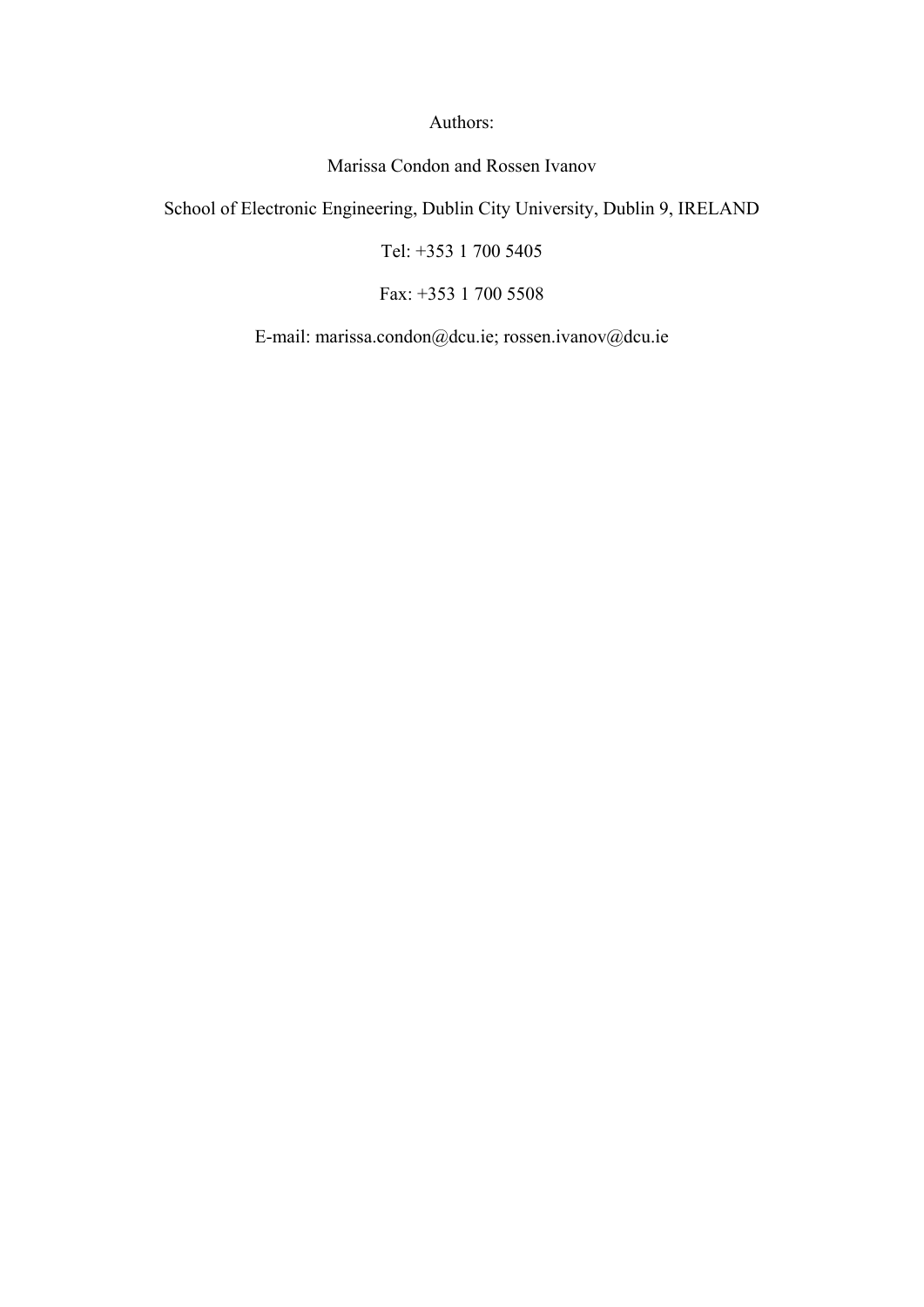#### **Krylov Subspaces from Bilinear Representations of Nonlinear systems**

Research paper

# **Abstract** –

**Purpose:** The paper is aimed at the development of novel model reduction techniques for nonlinear systems. This is of paramount importance for the efficient simulation of state-of-the-art dynamical systems as arise in all aspects of engineering.

**Methodology/Approach:** The analysis is based on the bilinear and polynomial representation of nonlinear systems and the exact solution of the bilinear system in terms of Volterra series. Two sets of Krylov subspaces are identified which are the most essential for capturing the input-output behaviour of the system and therefore preserved in the reduced model.

**Findings**: The paper proposes two novel model-reduction strategies for nonlinear systems. The first involves the development, in a novel manner as compared to previous approaches, of a reduced-order model from a bilinear representation of the system while the second involves a reducing a polynomial approximation using Krylov subspaces derived from a related bilinear representation. Both techniques are shown to be effective through the evidence of a standard test example.

**Research limitations/implications**: The proposed methodology is applicable to socalled weakly nonlinear systems where both the bilinear and polynomial representations are valid.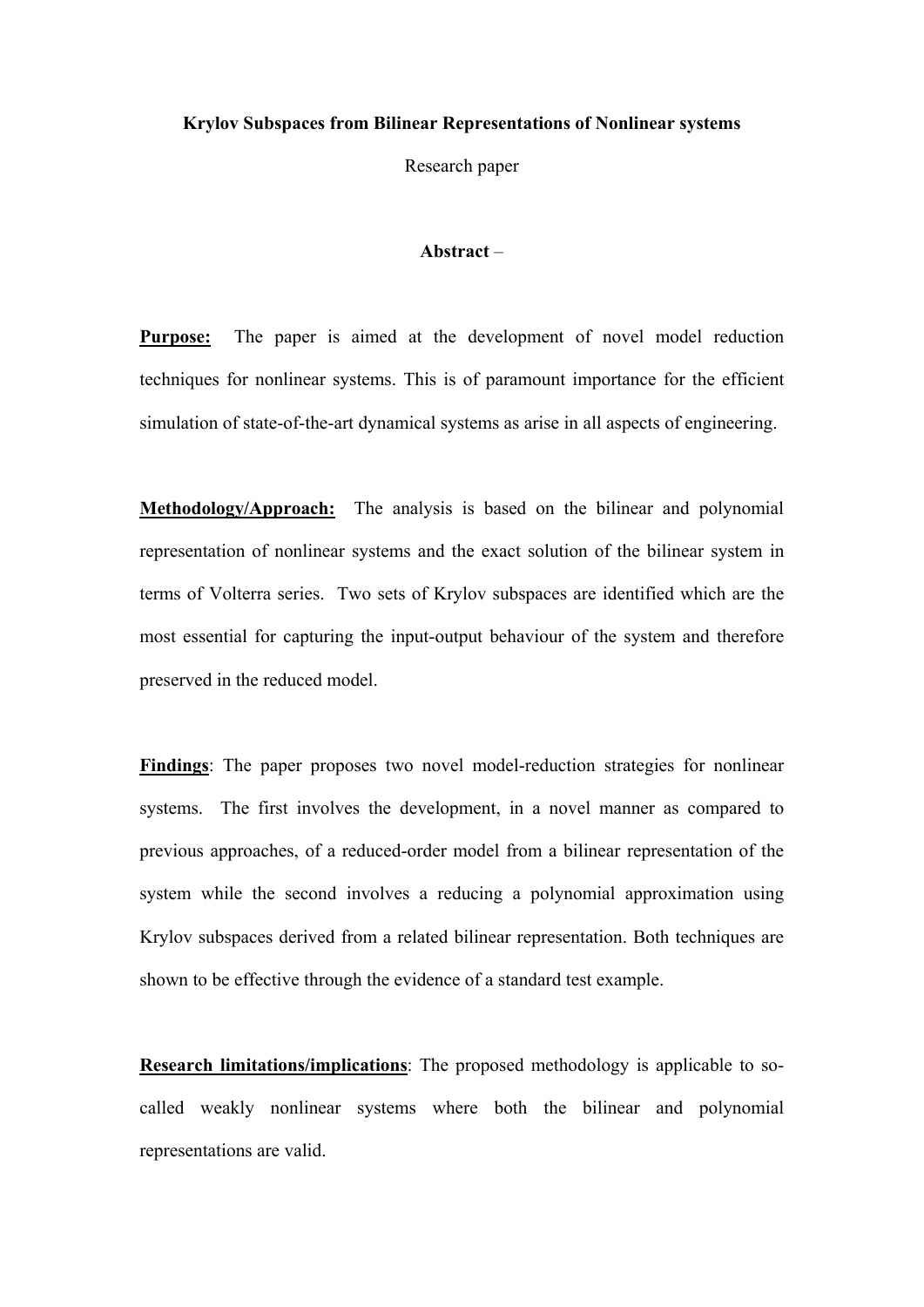**Practical implications:** From a circuits and systems viewpoint, systems involving micromachined devices or systems involving mixed technologies necessitate the development of reduced-order nonlinear models. From a control systems viewpoint, the design of controllers for nonlinear systems is greatly facilitated by nonlinear model reduction strategies. The suggested methods lead to an improvement in the accuracy of nonlinear model reduction.

**Originality/value of paper:** The proposed novel approaches for model reduction are particularly beneficial for the design of controllers for nonlinear systems and for the design of Radio-Frequency Integrated Circuits.

**Keywords:** Bilinear system, Model Reduction, System simulation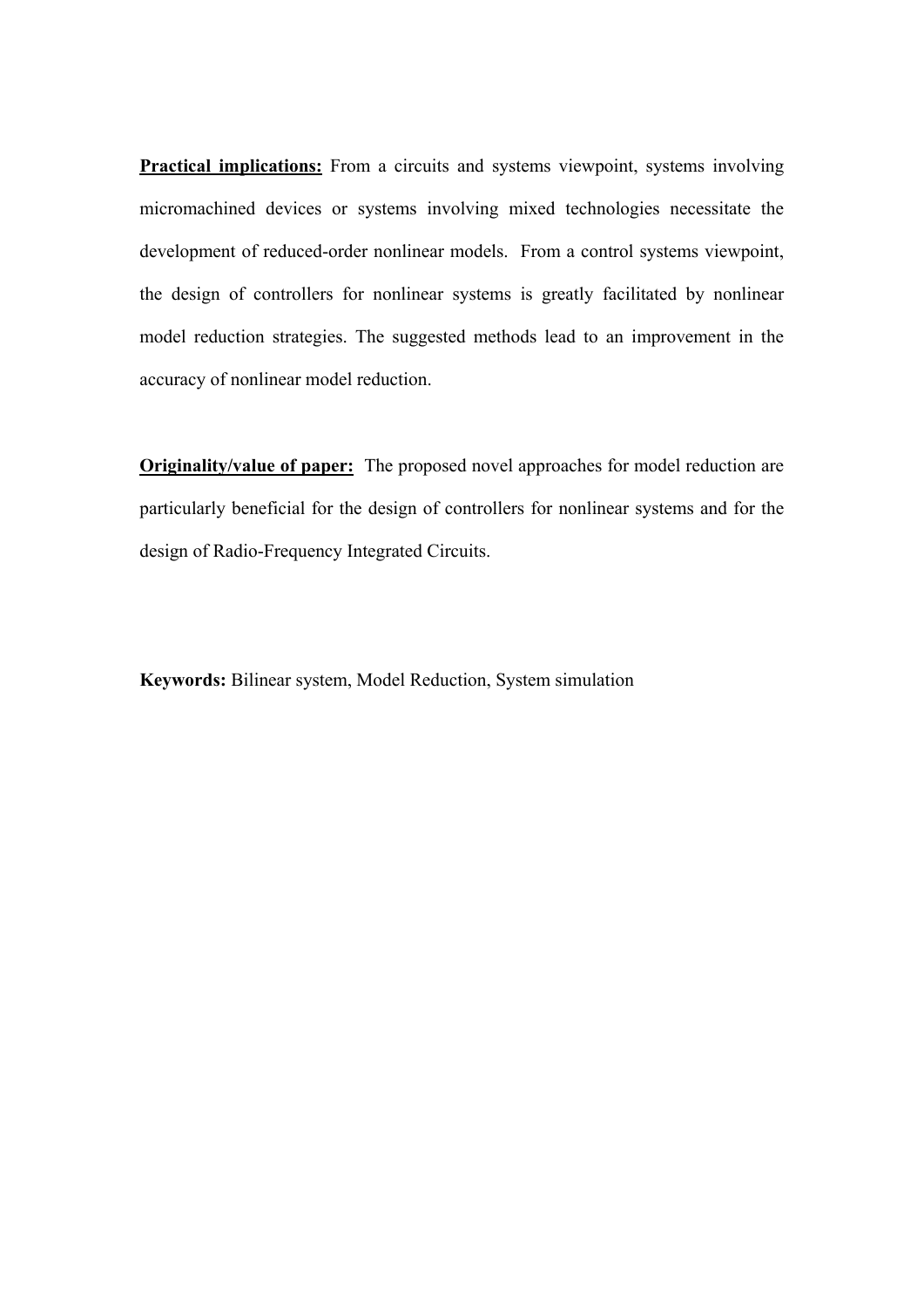#### 1. INTRODUCTION

With the growing complexity and dimensionality of state-of-the-art dynamical systems as arise in all aspects of engineering, model reduction is becoming a vital aspect of modern system simulation. While model reduction techniques for linear systems are well studied (e.g. (Antoulas, 2003; Antoulas *et al*., 2001; Chiprout *et al*., 1995; Feldmann *et al*.,1995; Gallivan *et al*., 1994; Gallivan *et al*., 1999; Odabasooglu *et al*., 1998; Phillips *et al*., 2003; Silveira *et al*., 1995; Shi *et al*., 2003) and references therein) especially in the context of interconnect and package modelling, the study of nonlinear model reduction strategies has received considerably less attention. However, from a circuits and systems viewpoint, systems involving micromachined devices or systems involving mixed technologies necessitate the development of reduced-order nonlinear models. From a control systems viewpoint, the design of controllers for nonlinear systems is greatly facilitated by nonlinear model reduction strategies. Applications for effective nonlinear control design abound in engineering from the control of chemical process systems to the control of aeronautical and electrical power systems. Hence, the development of model reduction methods for nonlinear systems is of paramount importance to the general engineering community. Unfortunately, the study of nonlinear systems is much more complicated since their solutions (when they exist) can be of a quite complex nature (not unique, singular, chaotic etc.). Therefore, the development of suitable reduced-order modelling techniques represents a formidable challenge. Some recent work in this field is presented in (Bai, 2002; Bai *et al*., 2002; Balakrishnan *et al*., 2001; Chen *et al*., 2000; Condon *et al*., 2004; Condon *et al*., 2005; Dong *et al*., 2003; Gunupudi *et al*., 1999; Hahn *et al*., 2002; Lall *et al*., 2002; Phillips, 2000; Phillips, 2003; Rewieński *et al*., 2003; Rowley, 2004).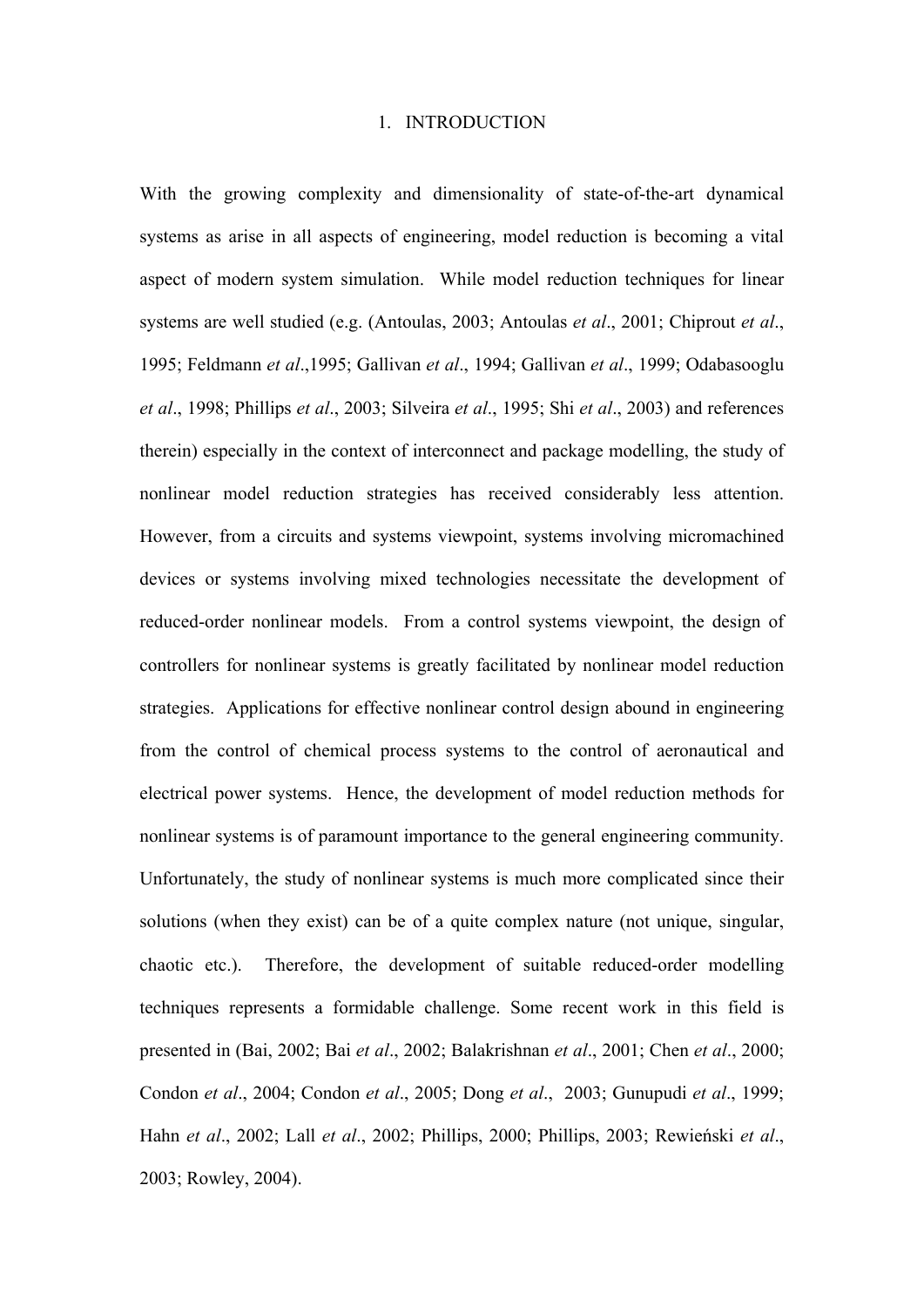The present contribution proposes two novel techniques involving Krylov subspaces for model reduction of weakly nonlinear systems. These are systems in which the nonlinearities may be approximated by low-order polynomials.

 The particular choice of *Krylov subspace* model reduction stems from the success of the Krylov paradigm in linear model reduction. Firstly for linear systems, the choice of a projection matrix is straightforward resulting from the moment-matching properties of the transfer function of the system. Secondly, the computation the projection matrix is straightforward involving only the solution of linear equations or matrix products. Furthermore, the Krylov approach enables the efficient formation and simulation of a reduced order model in that the reduced order model has the same form as the original system but is of much lower dimensionality. However, the development of Krylov approaches for nonlinear model reduction is not quite so straightforward. Consider the following nonlinear system:

$$
\begin{aligned} \dot{x}(t) &= f(x(t)) + Bu(t) \\ y(t) &= Cx(t) \end{aligned} \tag{1}
$$

where  $f: \mathbb{R}^n \to \mathbb{R}^n$  is a non-linear function with the initial condition  $x(0)=x_0$  and  $u(t)$ ,  $y(t) \in \mathbb{R}^1$ .  $B, C \in \mathbb{R}^n$  are constant vectors (*C* is a vector-row and *B* is a vectorcolumn). To directly translate the projection scheme developed for linear model reduction would involve the determination of a projection matrix *V* which is orthogonal,  $V^T V = I$ , such that

$$
\dot{x}_r(t) = V^T f(Vx_r(t)) + \hat{B}u(t)
$$
  
\n
$$
\hat{y}(t) = CVx_r(t)
$$
\n(2)

where  $x(t) = Vx(x)$  and  $x(x)$  is the reduced state space.  $\hat{B} = V^T B$  and the aim is that  $\hat{y} \approx y$  where  $\hat{y}$  is the output of the reduced model. However, to date, there has been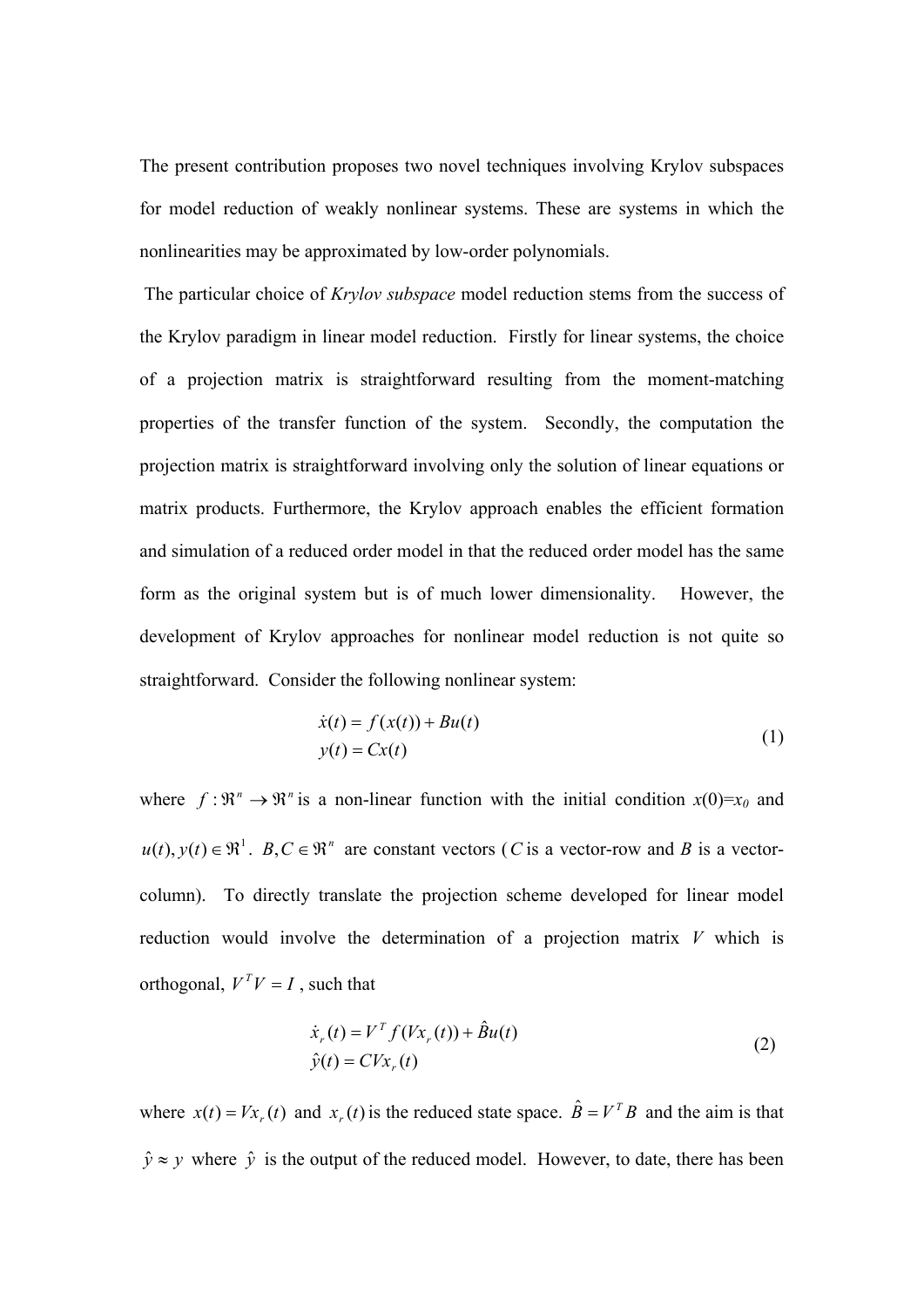no universal approach proposed for the determination of *V*. Furthermore, as outlined in (Phillips, 2003), the interpretation of (2) as a reduced-order model for a nonlinear system is dubious. Since *f* is a nonlinear function, it is not, in general, possible to pass *V* through the parentheses in (2) and thus computation of the nonlinear function, *f,* is unavoidable. Since the computation of such a function is often the major determining factor in the overall system simulation time, a reduction in the size of the state-space if achieved in this manner may not produce the desired effect as regards a significant reduction in computation time.

Thus, for nonlinear systems, some compromises have to be made if Krylov approaches are to be utilised. For this contribution, the compromise comprises either a restriction on the type of nonlinear system under consideration or an approximation of the nonlinear equations describing the system behaviour. In particular, two categories of nonlinear system representation will be considered – bilinear system representations and polynomial system representations. A bilinear system is one which is linear in state, linear in control but not linear jointly. Bilinear systems frequently arise naturally in engineering, for example, nuclear fission, chemical and biological models and ecological models (Mohler, 1973; Baillieul, 1995). However, even when the system itself is not naturally bilinear, the bilinear representation offers a superior representation to a linear model, naturally incorporating the higher-order polynomial terms in the series expansion of the nonlinear function, *f*.

While some Krylov subspace based approaches have been proposed for nonlinear model reduction e.g. (Bai, 2002; Bai *et al*., 2002; Phillips, 2000; Phillips, 2003) employing bilinear and polynomial representations, the current work employs them in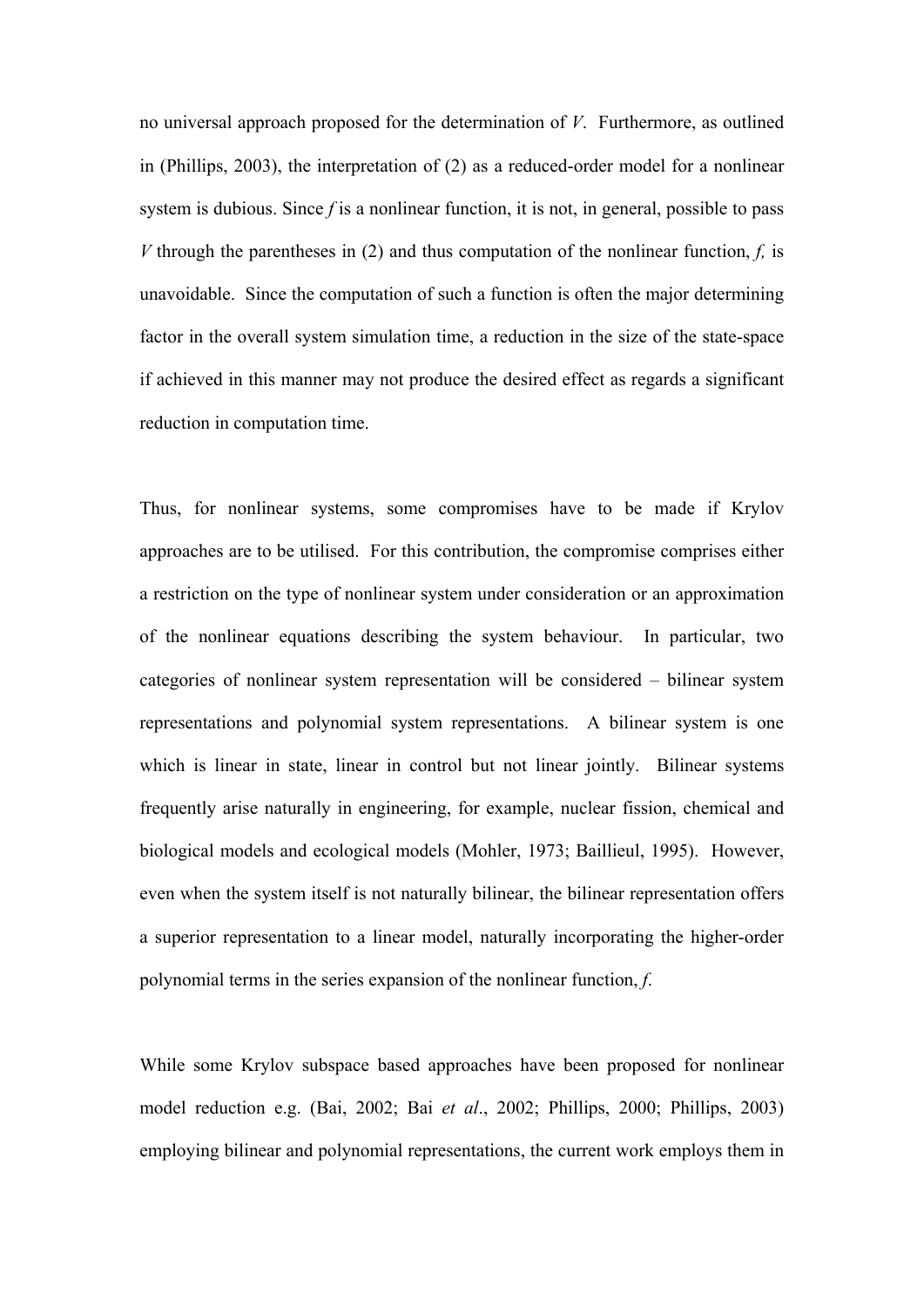a rather different manner to that previously presented. Full details of the new approaches and their position relative to existing methods will be detailed in subsequent sections. Section 2 will present the first approach and the second is detailed in Section 3. An illustrative and standard example (Bai *et al*., 2002; Chen *et al*., 2000; Dong *et al*., 2003; Phillips, 2000; Phillips, 2003; Rewieński *et al*., 2003) is given in Section 4, which confirms the efficacy of the proposed approaches. It should be noted that this example is not intended to be a practical application of the techniques. It is chosen to enable ease of comparison of the proposed techniques with existing approachess and to confirm the theoretical proposals put forth throughout the paper.

# 2. BILINEAR APPROXIMATION OF WEAKLY NONLINEAR SYSTEMS

Consider again the nonlinear system in (1). For the ensuing analysis, it is assumed that the system (1) is weakly nonlinear with an asymptotically stable equilibrium point as described in (Bai *et al*., 2002; Chen *et al*., 2000; Dong *et al*., 2003; Phillips, 2000; Phillips, 2003). Without loss of generality, it is assumed that  $x = 0$  is the stable equilibrium point of the system i.e.  $f(0) = 0$ . Under this assumption  $f(x)$  can be expanded in a generalised Taylor's series about the equilibrium point  $x = 0$ :

$$
f(x) = A_1 x^{(1)} + A_2 x^{(2)} + A_3 x^{(3)} + \dots
$$
 (3)

where  $x^{(1)} = x$ ,  $x^{(2)} = x \otimes x$ ,  $x^{(3)} = x \otimes x \otimes x$ , etc. and  $\otimes$  denotes the Kronecker product. Stability of the system implies that all the eigenvalues of  $A_1$  have negative real parts.

The systems under consideration will be assumed to be weakly nonlinear. Hence, the condition that each term in the Taylor's expansion is small compared to the previous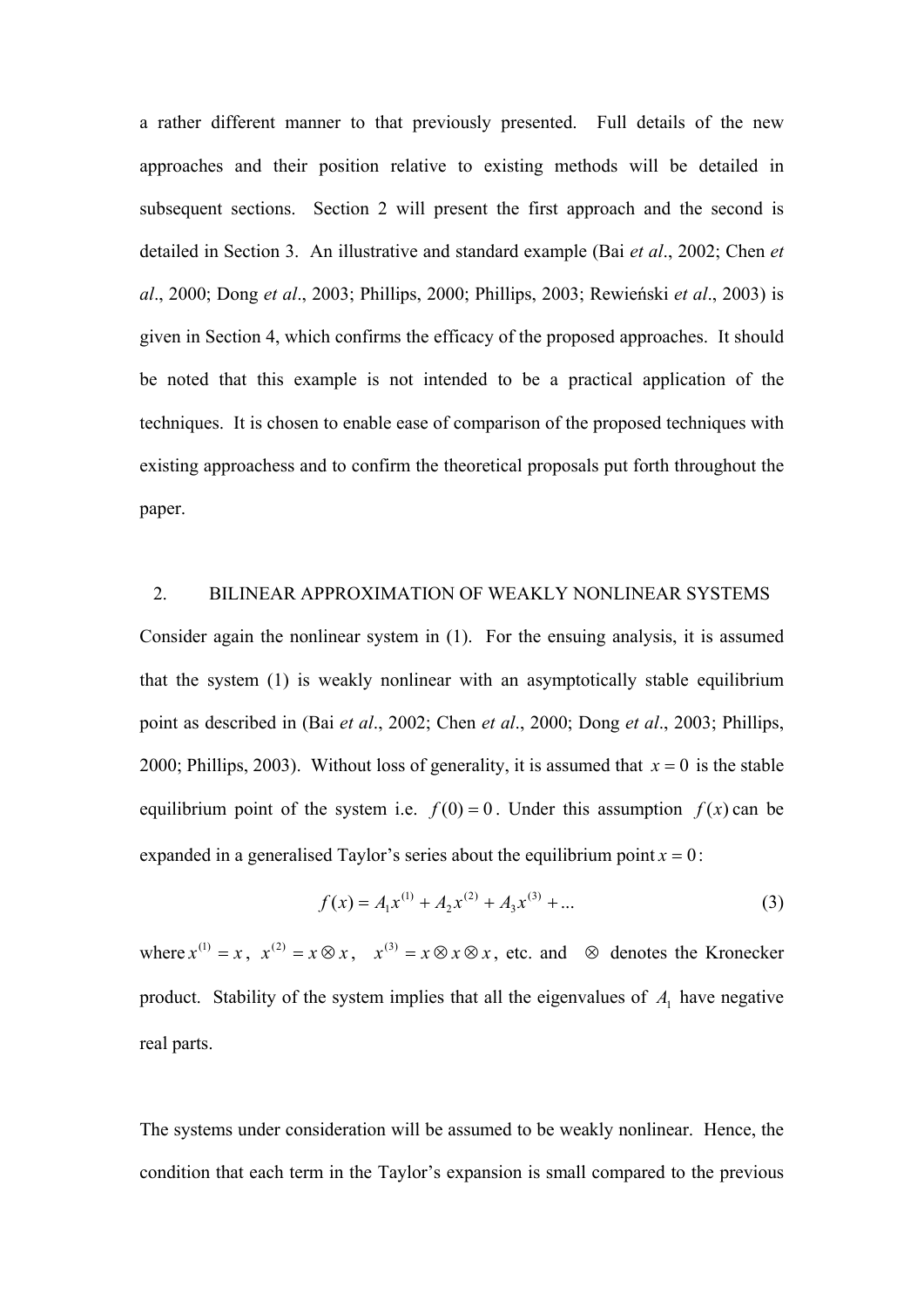one will be taken to hold. Consequently, the system in (1) can be approximated by the well-known bilinear representation (Carleman bilinearization) of (1) (Phillips, 2000; Phillips, 2003):

$$
\dot{\hat{x}}(t) = \hat{A}\hat{x}(t) + \hat{N}\hat{x}(t)u(t) + \hat{B}u(t)
$$
\n
$$
y(t) = \hat{C}\hat{x}(t)
$$
\n(4)

where

$$
\hat{x}(t) = \begin{bmatrix} x^{(1)} \\ x^{(2)} \\ \vdots \end{bmatrix}
$$
 (5)

and  $\hat{A}$ ,  $\hat{N}$ ,  $\hat{B}$  and  $\hat{C}$  are constant matrices:

$$
\hat{A} = \begin{bmatrix} A_1 & A_2 & \dots & & \\ & A_{21} & A_{22} & \\ & & A_{31} & A_{32} \\ & & & \ddots \end{bmatrix} \quad \hat{N} = \begin{bmatrix} 0 & 0 & \cdots & \\ B_{20} & 0 & 0 & \cdots \\ & & B_{30} & 0 \\ & & & \ddots \end{bmatrix} \quad \hat{B} = \begin{bmatrix} B \\ 0 \\ \vdots \\ \vdots \end{bmatrix} \quad \hat{C} = \begin{bmatrix} C & 0 & \cdots \end{bmatrix}.
$$

The matrices  $A_i$  are defined from the Taylor's series expansion in (3) and

$$
A_{ji} = A_i \otimes I \otimes \cdots \otimes I + I \otimes A_i \otimes \cdots \otimes I + \cdots + I \otimes I \otimes \cdots \otimes A_i,
$$
  

$$
B_{j0} = B \otimes I \otimes \cdots \otimes I + I \otimes B \otimes \cdots \otimes I + \cdots + I \otimes I \otimes \cdots \otimes B
$$

where *I* is the  $n \times n$  identity matrix and there are *j* terms in each sum. Thus  $\hat{A}$ ,  $\hat{N}$  are square matrices of dimension  $n + n^2 + \cdots + n^k$ ;  $\hat{x}$ ,  $\hat{B}$ ,  $\hat{C}$  are vectors with  $n + n^2 + \cdots + n^k$  components if *K* terms in the Taylor's series expansion are taken into account.

If  $A_1$  is stable then  $\hat{A}$  is also stable, since each of its diagonal blocks is stable (see e.g. (Condon *et al*., 2005) for details). This however does not guarantee that the bilinear system (4) is BIBO (bounded input-bounded output) stable. A sufficient condition for stability on the interval  $[0, \tau]$  is (Condon *et al.*, 2005)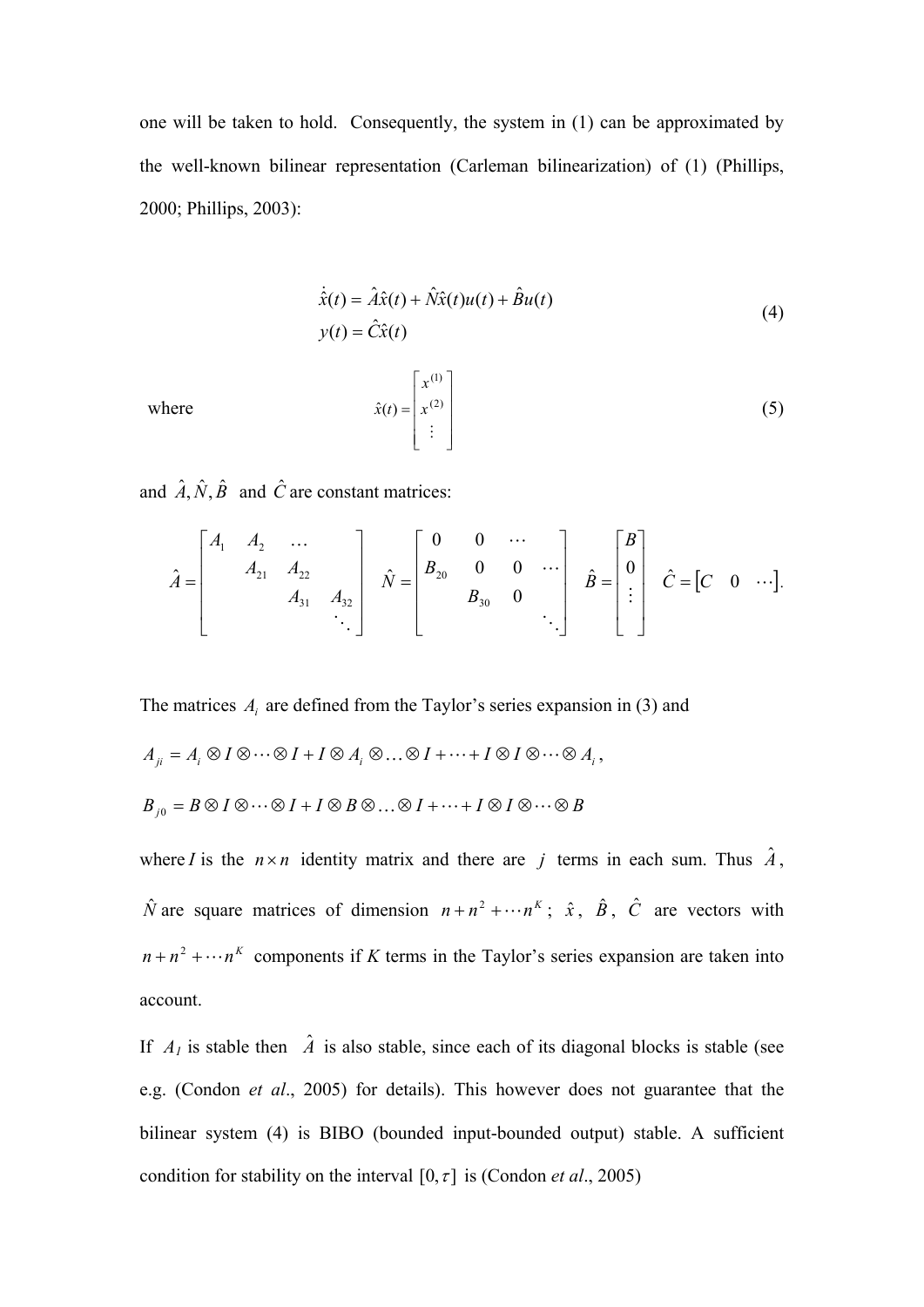$$
|u(t)| \le K_B \tag{6}
$$

for all  $t \in [0, \tau]$  where  $\hat{A} + \lambda \hat{N}$  is stable for all  $\lambda \in [-K_B, K_B]$ . (Since  $\hat{A}$  is stable,  $\hat{A} + \lambda \hat{N}$  is stable in the vicinity of  $\lambda = 0$ , i.e. there exists an interval  $[-K_B, K_B]$ , such that  $\hat{A} + \lambda \hat{N}$  is stable for all  $\lambda \in [-K_B, K_B]$ ).

As stated in the introduction, the rationale for employing the bilinear representation is that it allows higher-order terms to be explicitly incorporated in the subsequent model reduction technique and hence is superior to employing a linear representation. However, for practical purposes, the matrix  $\hat{x}(t)$  requires truncation. For the present work,  $\hat{x}$  is taken as:

$$
\hat{x}(t) = \begin{bmatrix} x^{(1)} \\ x^{(2)} \end{bmatrix}
$$

which corresponds to taking into account the quadratic terms in  $(3)$ . Consequently,

$$
\hat{A} = \begin{bmatrix} A_1 & A_2 \\ 0 & A_{21} \end{bmatrix}, \quad \hat{N} = \begin{bmatrix} 0 & 0 \\ N & 0 \end{bmatrix}, \quad \hat{B} = \begin{bmatrix} B \\ 0 \end{bmatrix}, \quad \hat{C} = \begin{bmatrix} C & 0 \end{bmatrix}
$$
(7)

where  $A_1$  and  $A_2$  are the matrices in (3),  $A_{21} = A_1 \otimes I + I \otimes A_1$ ,  $N = B \otimes I + I \otimes B$ where *I* is the  $n \times n$  identity matrix. Thus,  $\hat{A}$  and  $\hat{N}$  are square matrices of dimension  $n + n^2$ ;  $\hat{x}$ ,  $\hat{B}$ ,  $\hat{C}$  are vectors with  $n + n^2$  components.

Now for the purposes of developing the new Krylov approach, consider, initially, the case of a bilinear system subject to a constant input  $\bar{u}$ .

$$
\dot{\hat{x}}(t) = (\hat{A} + \overline{u}\hat{N})\hat{x}(t) + \hat{B}\overline{u}
$$
  
\n
$$
y(t) = \hat{C}\hat{x}(t)
$$
\n(8)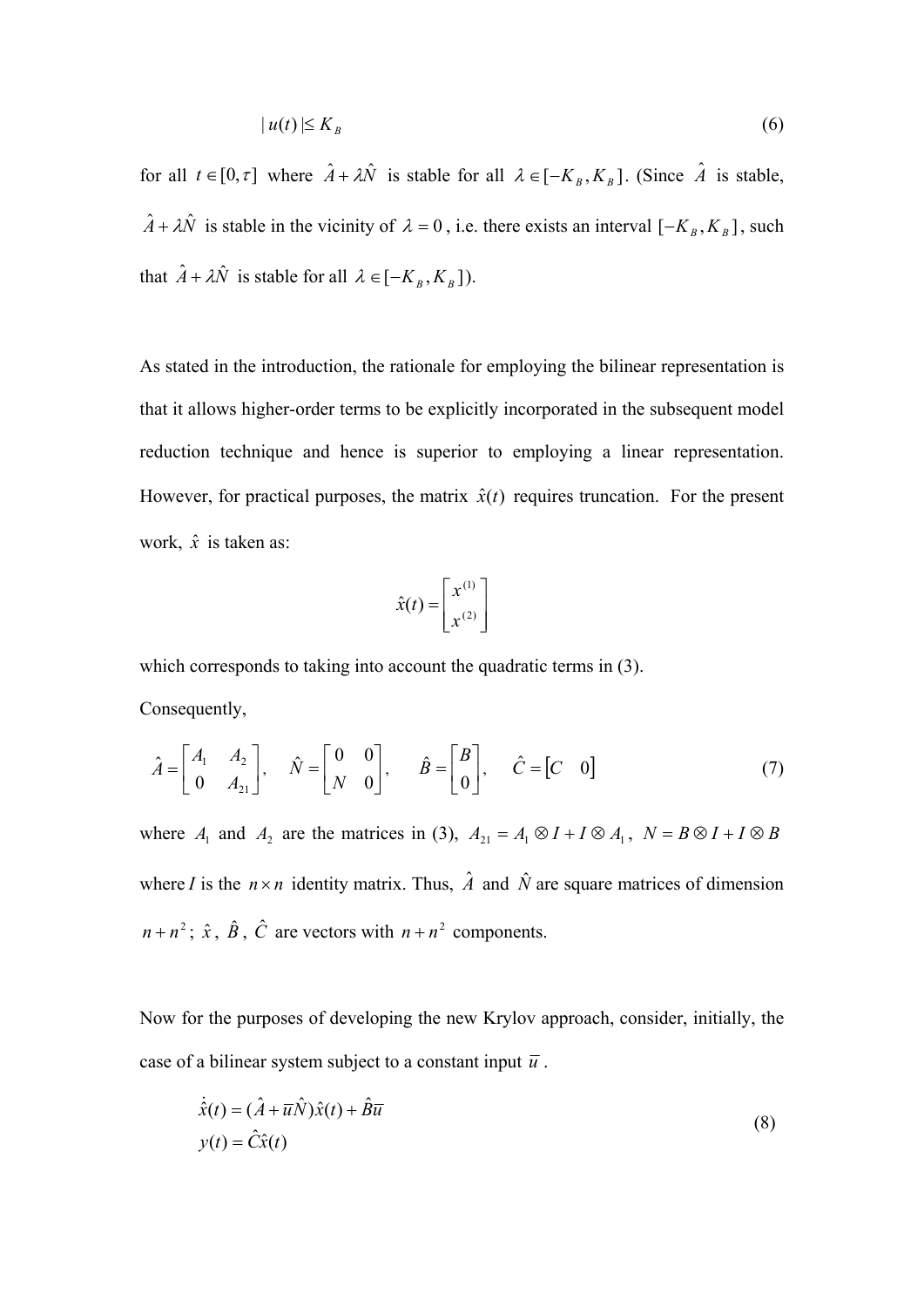This obviously results in the linear system (8) and thus the system, (8), possesses all the advantageous properties pertaining to linear systems. Bearing this observation in mind, for the general case where  $u(t) \neq const$ , it is proposed to introduce a parameter *k* which depends on  $u(t)$ :  $\kappa = \kappa[u]$  and  $-K_B \le \kappa[u] \le K_B$  reflecting the fact that  $|u(t)| \leq K_B$  where  $K_B$  is a constant bound as given in (6). It is assumed that  $\kappa$  is a functional on  $u$  (i.e. a parameter that does not depend on  $t$  but does depend on the behaviour of  $u(t)$  for  $t \in [0, \tau]$  and on the specific choice of interval,  $[0, \tau]$ ). The dependence of  $\kappa$  on  $u(t)$  is important. This enables the Krylov subspaces of the system (8) to vary with *u*(*t*) which results in a superior model reduction technique for a bilinear representation. Now, in order to define  $\kappa[u]$ , consider a rescaling of the input  $u \rightarrow \mu$  where  $\gamma$  is a constant and  $\mu$  is sufficiently small. This transforms the bilinear system into another bilinear system with source *u(t)* as follows:

$$
\dot{\hat{x}}(t) = \hat{A}\hat{x}(t) + \gamma \hat{N}\hat{x}(t)u(t) + (\gamma \hat{B})u(t)
$$
  
\n
$$
y(t) = \hat{C}\hat{x}(t)
$$
\n(9)

A rescaling of  $\hat{B}$  does not affect the determination of Krylov spaces.

However, the term  $\gamma \hat{N} \hat{x} u$  in (9) indicates that it is necessary to impose the validity of the following property of  $\kappa$ :

$$
\kappa[\gamma u] = \gamma \kappa[u] \tag{10}
$$

i.e.  $\kappa[u]$  must be a linear functional on  $u$ . Therefore, for the general case of a nonconstant input, it is reasonable to define  $\kappa[u]$  as follows:

$$
\kappa[u] = \frac{1}{\tau} \int_{0}^{\tau} u(t)dt.
$$
 (11)

The definition in (11) obviously obeys (10). This choice of  $\kappa$  is extensively used in the study of different types of bilinear systems; see e.g. (Baillieul, 1995). Since for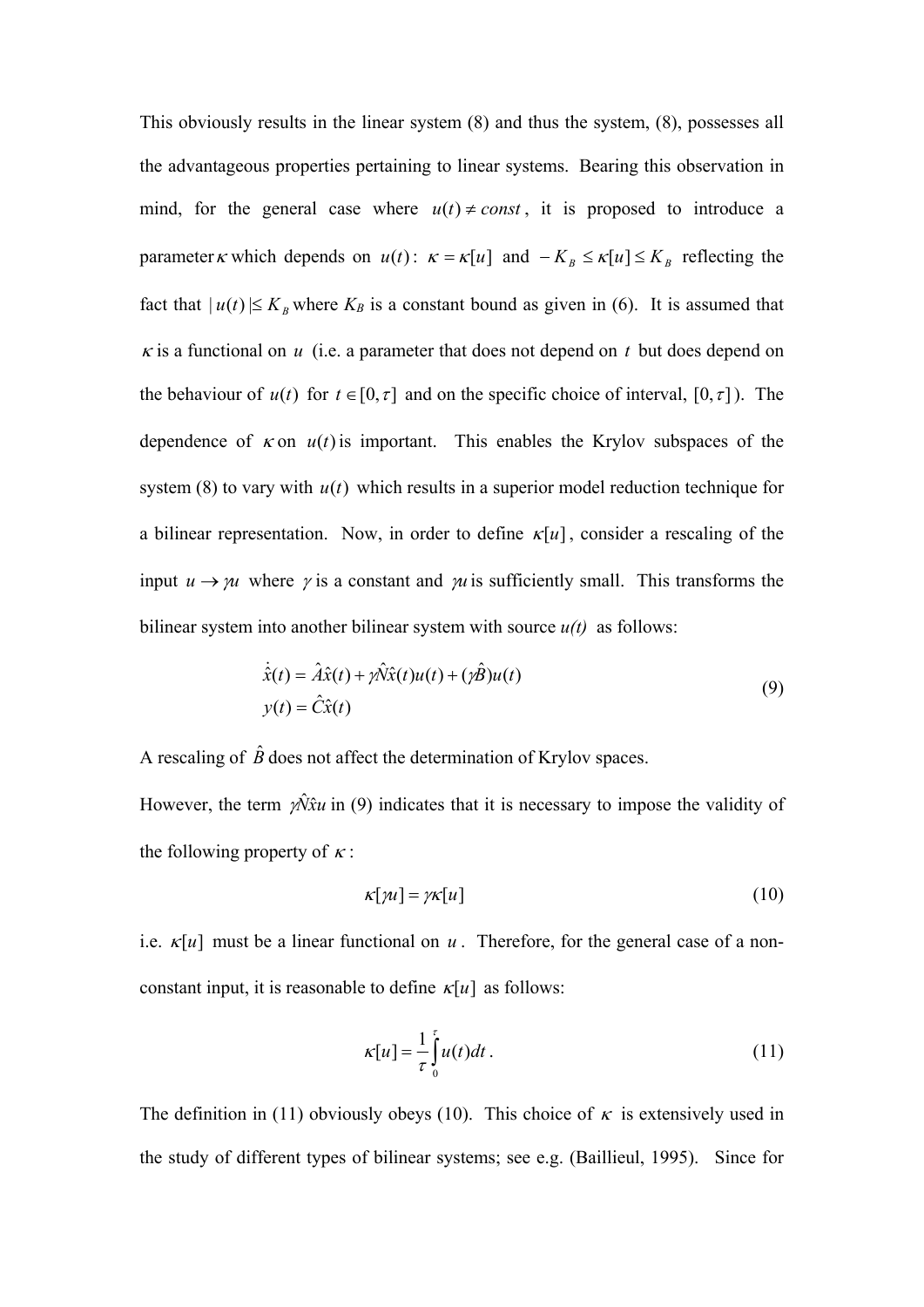bilinear systems the input-output mapping (e.g. see (20) below) depends nonlinearly on the input, then the validity of approximation (11) for a particular system can be only confirmed from computer simulations.

The proposition then is to employ the following linear system that is related to the original bilinear system to extract a projection subspace for the bilinear system with a  $\kappa[u]$  value determined from (11) or by some other means:

$$
\dot{\hat{x}}(t) = (\hat{A} + \kappa \hat{N})\hat{x}(t) + \hat{B}u(t)
$$
  
\n
$$
y(t) = \hat{C}\hat{x}(t)
$$
\n(12)

When the system in (12) is represented in the frequency domain, the input and output are related by the following transfer function:

$$
H(s) = \hat{C}(s\hat{I} - \hat{A}_{\kappa})^{-1}\hat{B}
$$
\n(13)

where  $\hat{A}_{k} = \hat{A} + \kappa \hat{N}$  and  $\hat{I}$  is the corresponding  $n + n^2$  dimensional identity matrix.

 $H(s)$  may be expanded about a selected expansion point  $s_0$  as follows:

$$
H(s) = \hat{C}((s - s_0)\hat{I} - (\hat{A}_{\kappa} - s_0\hat{I}))^{-1}\hat{B} = \hat{C}((s - s_0)\hat{I} - \hat{A}_{\kappa, s_0})^{-1}\hat{B} =
$$
  
= 
$$
\sum_{p=0}^{\infty} m_p (s - s_0)^p
$$
 (14)

where

$$
\hat{A}_{\kappa,s_0} = \hat{A}_{\kappa} - s_o \hat{I} = \hat{A} + \kappa \hat{N} - s_0 \hat{I}
$$
\n(15)

and *mp* (termed moments) are:

$$
m_p = -\hat{C}\hat{A}_{\kappa, s_0}^{-(p+1)}\hat{B}
$$
 (16)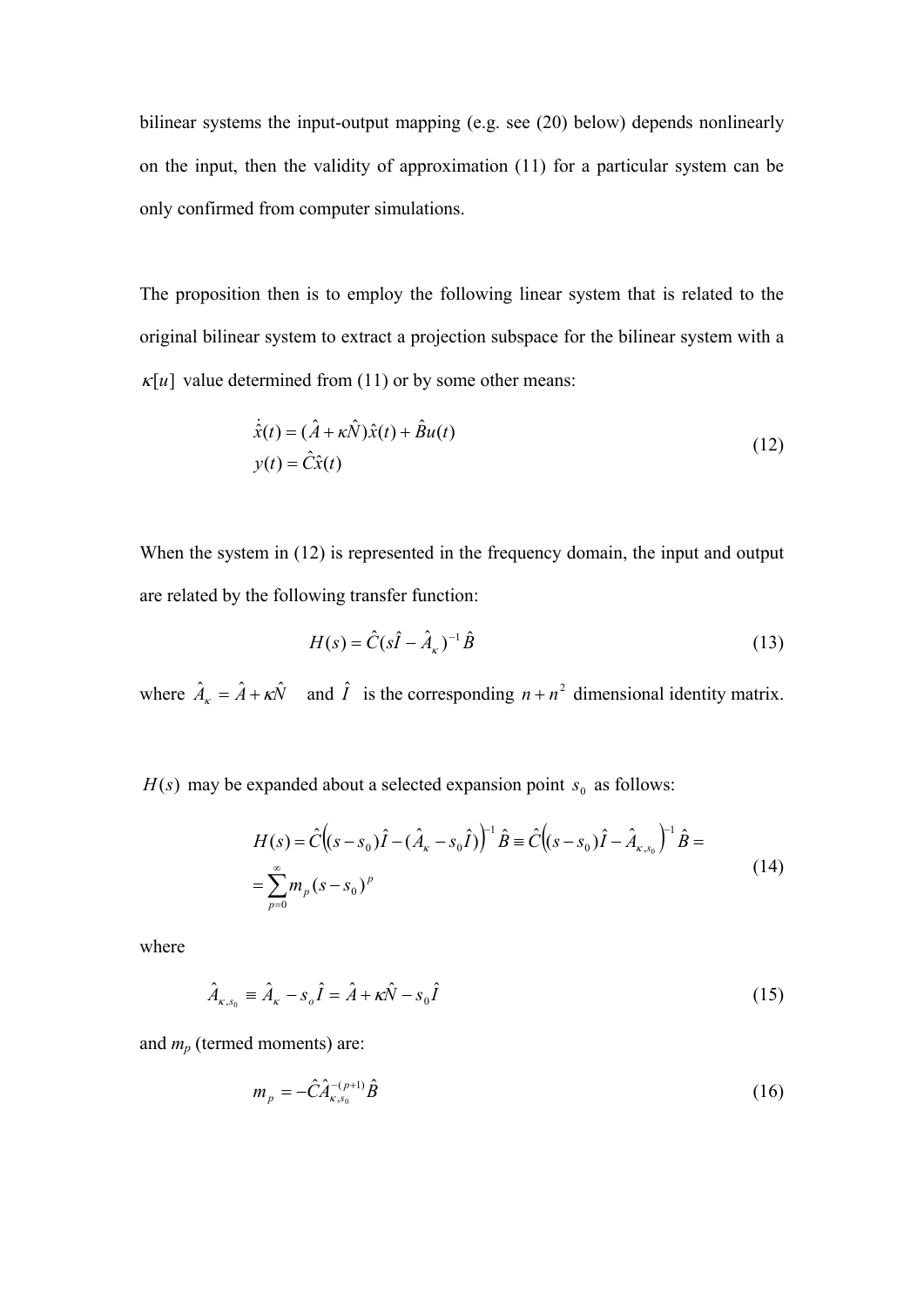The choice of expansion point  $s_0$  is an issue that arises not only in relation to nonlinear reduction but also in Linear system theory. In general, the choice depends on which part of the spectrum of  $\hat{A}_k$  that requires emphasisis - it is desirable that the selected part is that which is the most significant for the input-output mapping- e.g. see the discussion in (Gallivan *et al.*, 1994). Many authors report significant improvement in relation to Krylov spaces when several expansion points are employed- e.g. (Chiprout *et al.*, 1995; Gallivan *et al.*, 1994; Phillips *et al.*, 2003; Shi *et al.*, 2003). Some selection strategies for the expansion points are proposed in (Chiprout *et al.*, 1995).

For model reduction purposes, what is of interest is the relationship between the moments and the formation of suitable projection subspaces. All of the moments (16) may be written as scalar products between the following left and right Krylov spaces e.g. (Bai *et al.*, 2002):

$$
\hat{K}_{R1}(\hat{A}_{\kappa,s_0}^{-1},\hat{B}) = span{\hat{B}, \hat{A}_{\kappa,s_0}^{-1}\hat{B}, ..., \hat{A}_{\kappa,s_0}^{-(n+n^2-1)}\hat{B}}\,,
$$
\n
$$
\hat{K}_{L1}(\hat{C},\hat{A}_{\kappa,s_0}^{-1}) = span{\hat{C}, \hat{C}\hat{A}_{\kappa,s_0}^{-1}, ..., \hat{C}\hat{A}_{\kappa,s_0}^{-(n+n^2-1)}}\,.
$$
\n(17)

(The notation is adopted throughout that Krylov subspaces of the form  $\hat{K}$  have dimension  $n + n^2$ ... while Krylov spaces of the form *K* have dimension *n*). The projection subspace is formed by taking the first *k* vectors of each Krylov space. To avoid ill-conditioning in the reduction matrices, the two bases can be made biorthogonal, i.e.  $WV = I_k$  where the vector-columns of *V* are from  $\hat{K}_{R1}$ , the vectorrows of *W* are from  $\hat{K}_{LL}$  and  $I_k$  is the  $k \times k$  identity matrix.

The state vector  $\hat{x}(t)$  may then be approximated by the 'reduced' k-dimensional state vector  $x_r(t)$  i.e.  $\hat{x}(t) \approx Vx_r(t)$ . The resultant reduced bilinear system is therefore: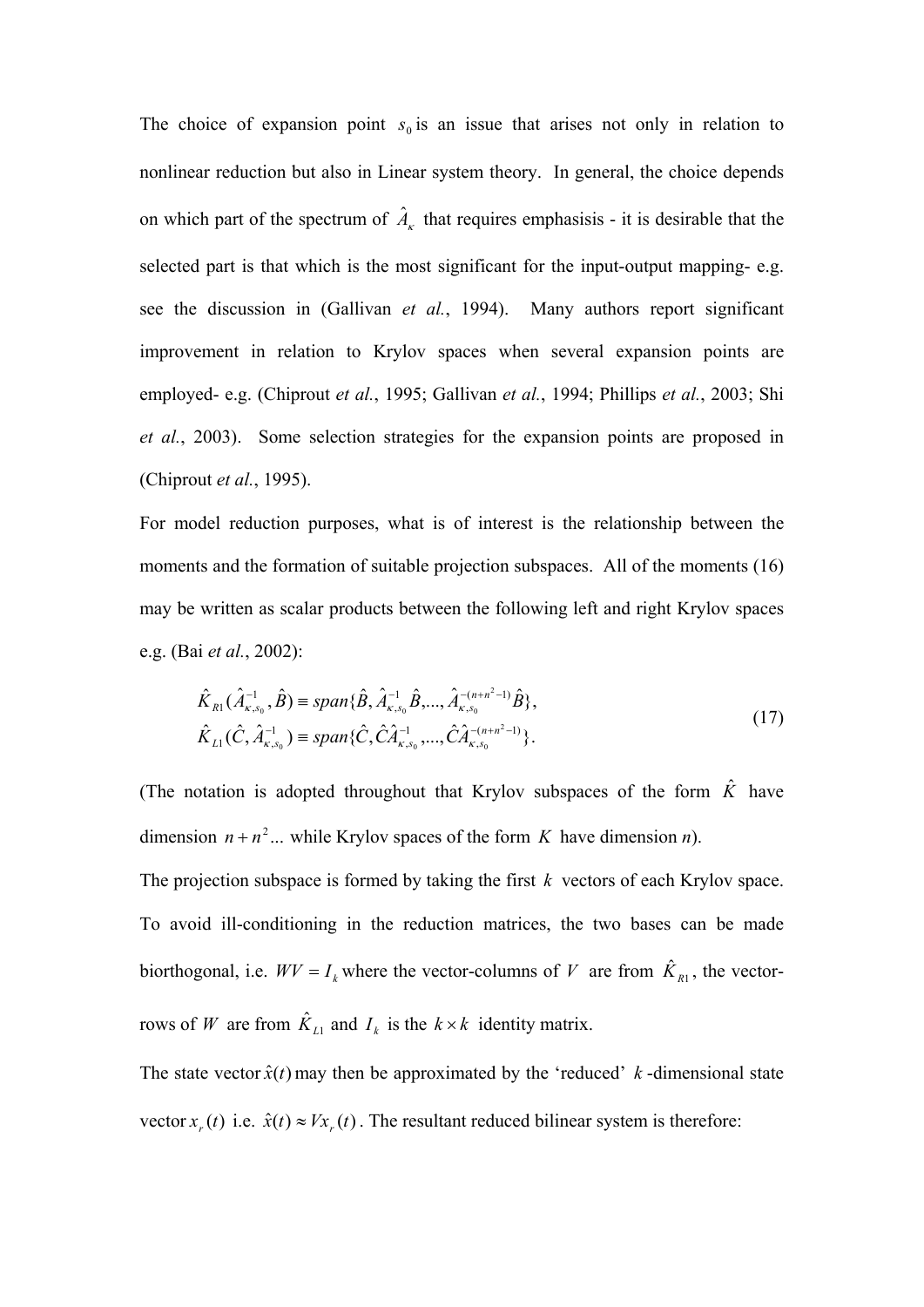$$
\dot{x}_r(t) = A_r x_r(t) + N_r x_r(t) u(t) + B_r u(t)
$$
  
\n
$$
y(t) = C_r x_r(t)
$$
\n(18)

where  $A_r = W \hat{A} V$ ,  $N_r = W \hat{N} V$ ,  $B_r = W \hat{B}$  and  $C_r = \hat{C} V$ .

Thus, by employing the system in (12) it is possible to define suitable Krylov spaces that may subsequently be used for determining a reduced-order bilinear system. The success of employing such subspaces will be evident from the results in Section 4.

# 3. QUADRATIC APPROXIMATION OF WEAKLY NONLINEAR SYSTEMS

The second technique proposed for model reduction of weakly nonlinear systems is based on a polynomial approximation of the given system (1). However, for ease of explanation, the current work will be restricted to a quadratic approximation which is as follows:

$$
\begin{aligned} \n\dot{x}(t) &= A_1 x + A_2 x \otimes x + B u(t) \\ \ny(t) &= Cx(t) \tag{19} \n\end{aligned}
$$

Particular observations in relation to a corresponding bilinear approximation of the nonlinear system can provide some insight into the construction of a suitable Krylov space for model reduction of the quadratic representation. Therefore, the first part of this section will again focus on the bilinear representation. Consider the solution to the bilinear system in (4) (D'Alessandro, *et al.*, 1974):

$$
\hat{y}(t) = y_x(t) + y_u(t) + y_{xu}(t)
$$
\n(20)

where  $y_x(t) = \hat{C}e^{\hat{A}t}\hat{x}_0$ ,

$$
y_{u}(t) = \sum_{i=1}^{\infty} \frac{1}{i!} \int_{0}^{t} \dots \int_{0}^{t} w_{i}(t_{1},...,t_{i}) \left[ \prod_{k=1}^{i} u(t-t_{k}) \right] dt_{1}...dt_{i}
$$
  

$$
y_{xu}(t) = \sum_{i=1}^{\infty} \frac{1}{i!} \int_{0}^{t} \dots \int_{0}^{t} z_{i}(t_{1},...,t_{i}) \hat{N} e^{\hat{\lambda}(t-t_{1})} \hat{x}_{0} \left[ \prod_{k=1}^{i} u(t-t_{k}) \right] dt_{1}...dt_{i}
$$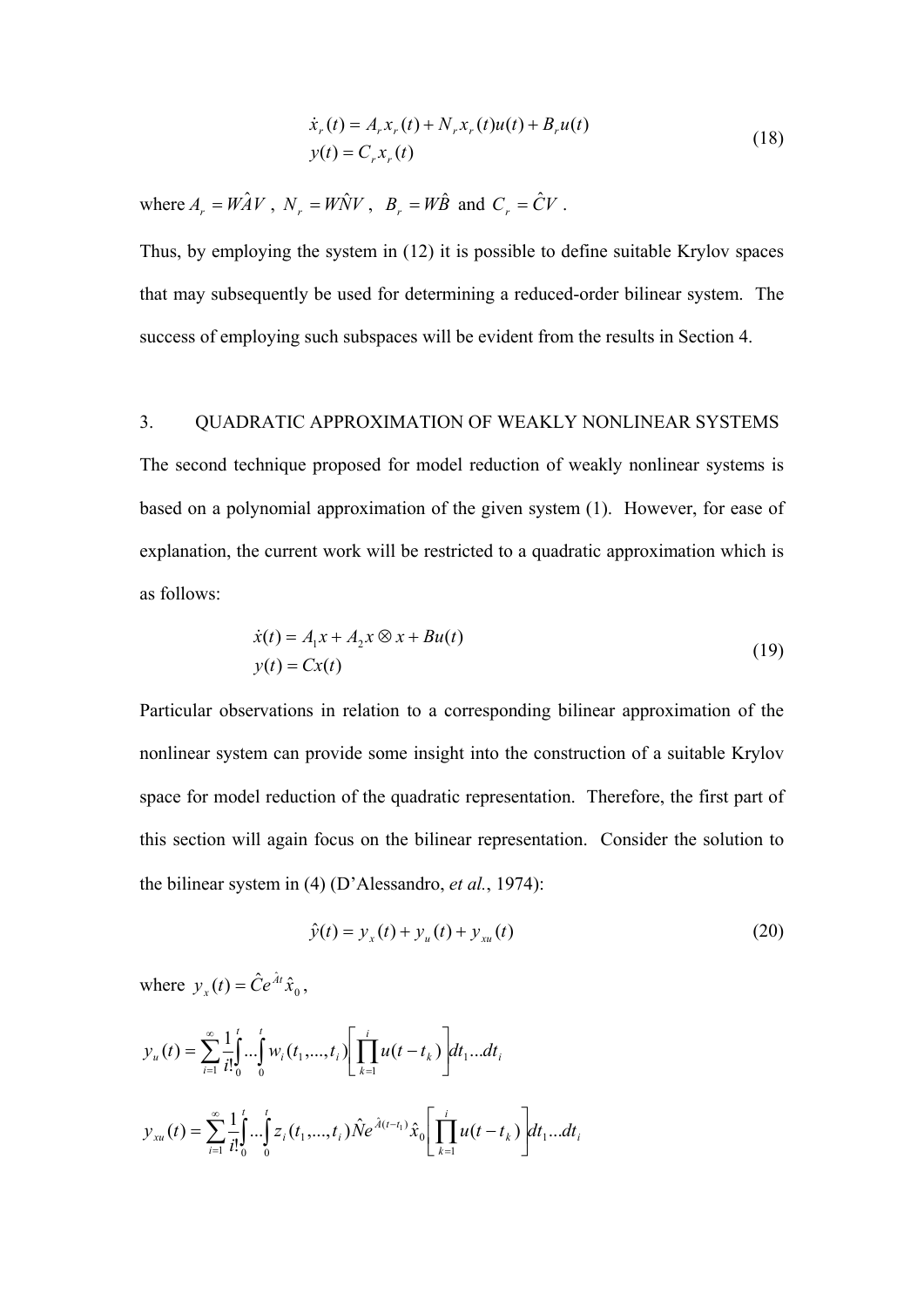$$
w_i(t_1,...,t_i) = \sum_{\wp_i} v_i(t_1,...,t_i)
$$
  

$$
v_1(t_1) = \hat{C}e^{\hat{A}t_1}\hat{B},
$$
  

$$
v_i(t_1,...,t_i) = \hat{C}e^{\hat{A}t_i}\hat{N}e^{\hat{A}(t_{i-1}-t_i)}...\hat{N}e^{\hat{A}(t_1-t_2)}\hat{B}\left[\prod_{k=0}^{i-2}\theta(t_{k+1}-t_{k+2})\right],
$$

 $\mathcal{P}_i$  is the set of permutations of  $\{t_1, \ldots, t_i\}$  and  $\theta$  is the unit step function. The expression for  $z_i$  can be obtained from those for  $v_i$  with  $\hat{B}$  replaced by the identity matrix *I*.

The kernels  $\hat{C}e^{\hat{A}t_i}\hat{N}e^{\hat{A}(t_{i-1}-t_i)}...\hat{N}e^{\hat{A}(t_1-t_2)}\hat{B}$  of this solution naturally lead to the multidimensional transfer functions of the form (Bai *et al.*, 2002):

$$
H_i(s_1, s_2, \dots, s_i) = \hat{C}(s_i \hat{I} - \hat{A})^{-1} \hat{N} \dots \hat{N} (s_1 \hat{I} - \hat{A})^{-1} \hat{B}
$$
(21)

The coefficients in a power series expansion of  $H_i$  (about  $s_0$ ) are the following multi-moments:

$$
m_i(l_1, l_2, \dots, l_i) = (-1)^i \hat{C} \hat{A}_{s_0}^{-l_i} \hat{N} \dots \hat{N} \hat{A}_{s_0}^{-l_2} \hat{N} \hat{A}_{s_0}^{-l_i} \hat{B}
$$
(22)

where  $l_i$  are nonnegative integers and  $\hat{A}_{s_0} = \hat{A} - s_0 \hat{I}$ . Since the selection of  $s_0$  depends on the spectrum of  $\hat{A}$  and not on the input, the most suitable value can be selected using a test-input.

The matrices involved in (22) have the following noteworthy structure:

$$
\hat{A}_{s_0}^{-1} = \begin{bmatrix} A_{1,s_0}^{-1} & -A_{1,s_0}^{-1} A_2 A_{21,s_0}^{-1} \\ 0 & A_{21,s_0}^{-1} \end{bmatrix}
$$
\n(23)

$$
\hat{A}_{s_0}^{-l} = \begin{bmatrix} A_{1,s_0}^{-l} & -\sum_{l_1+l_2=l} A_{1,s_0}^{-l_1} A_2 A_{21,s_0}^{-l_2} \\ 0 & A_{21,s_0}^{-l} \end{bmatrix}
$$
\n(24)

where  $A_{1,s_0} = A_1 - s_0 I$  and  $A_{21,s_0} = A_{21} - s_0 I \otimes I$ .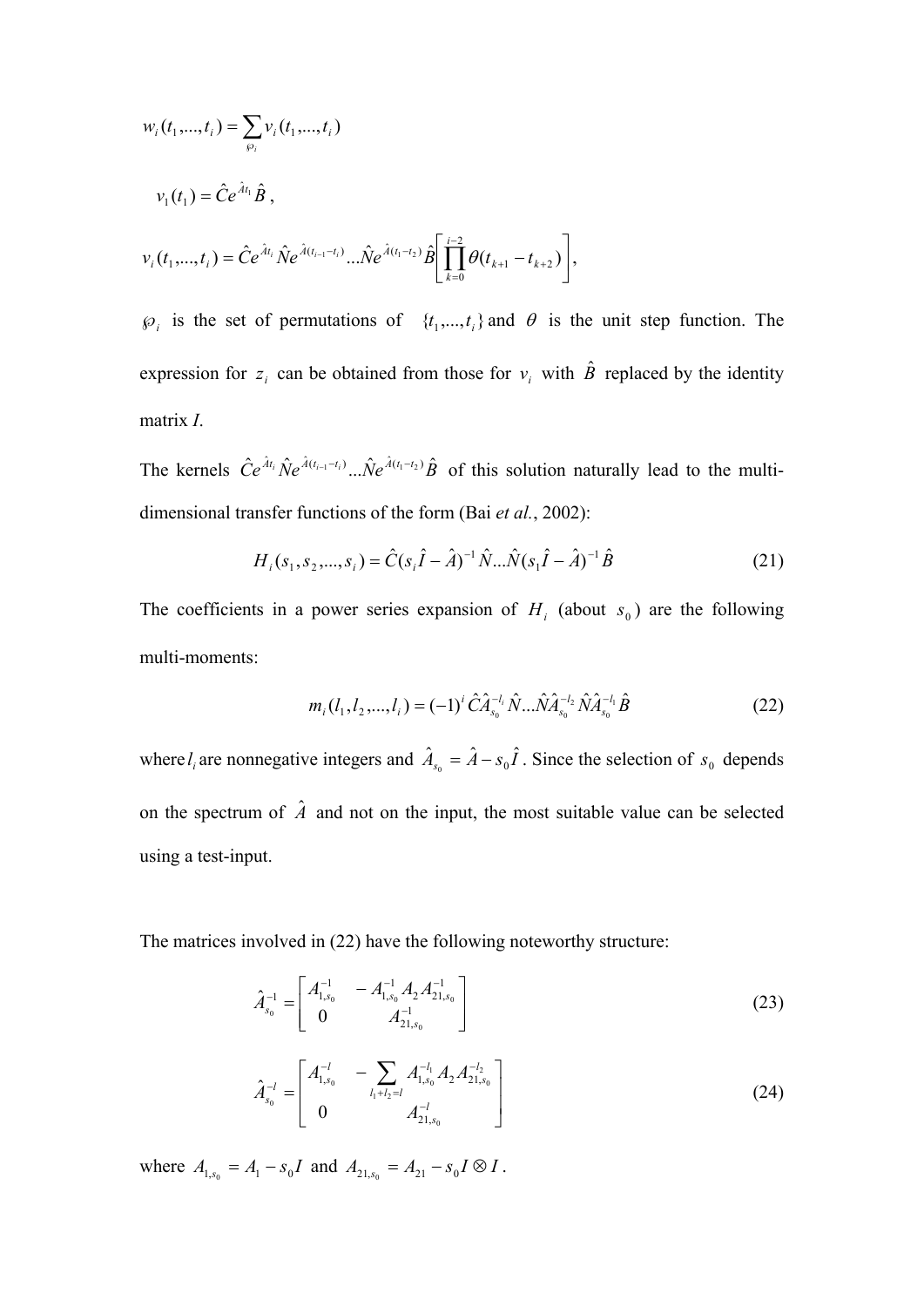As a result of this structure and that of  $\hat{B}$  and  $\hat{C}$  (see Section 2 (7)), the kernels of degree 1 may be written as:

$$
m_1(l) = -\hat{C}\hat{A}_{s_0}^{-l}\hat{B} = -CA_{1,s_0}^{-l}B
$$
\n(25)

This indicates that they can therefore be represented as scalar products between vectors of the following *n*-dimensional (not  $n + n^2$ -dimensional) Krylov spaces:

$$
K_{R,1}(A_{1,s_0}^{-1}, B) \equiv span{B, A_{1,s_0}^{-1}B, ..., A_{1,s_0}^{-(n-1)}B},
$$
  
\n
$$
K_{L,1}(C, A_{1,s_0}^{-1}) \equiv span{C, CA_{1,s_0}^{-1}, ..., CA_{1,s_0}^{-(n-1)}}.
$$
\n(26)

Similarly, kernels of degree 2 may also be represented as scalar products between vectors of *n* -dimensional Krylov spaces:

$$
m_2(p,l) = \hat{C}\hat{A}_{s_0}^{-l}\hat{N}\hat{A}_{s_0}^{-p}\hat{B} = -\sum_{l_1+l_2=l} CA_{1,s_0}^{-l_1}A_2A_{21,s_0}^{-l_2}NA_{1,s_0}^{-p}B
$$
\n(27)

The combined Krylov spaces are as follows:

$$
K_{R,2} = K_{R,1}(A_{1,s_0}^{-1}, A_2 \cdot K_{R,1}(A_{21,s_0}^{-1}, N \cdot K_{R,1}(A_{1,s_0}^{-1}, B))
$$
  
\n
$$
K_{L,2} = K_{L,1}(K_{L,1}(K_{L,1}(C, A_{1,s_0}^{-1}) \cdot A_2, A_{21,s_0}) \cdot N, A_{1,s_0}^{-1})
$$
  
\n
$$
K_R = K_{R,1} \cup K_{R,2}
$$
  
\n
$$
K_L = K_{L,1} \cup K_{L,2}
$$
  
\n
$$
K_R \equiv \bigcup_{I_1, I_2 \ge 0, p>0} span\{A_{1,s_0}^{-p} B; A_{1,s_0}^{-1} A_2 A_{21,s_0}^{-1} N A_{1,s_0}^{-p} B\}
$$
  
\n
$$
K_L \equiv \bigcup_{I_1, I_2 \ge 0, p>0} span\{CA_{1,s_0}^{-I_1}; CA_{1,s_0}^{-I_1} A_2 A_{21,s_0}^{-I_2} N A_{1,s_0}^{-p}\}.
$$
  
\n(28)

Thus, the crucial observation is that *n*-dimensional Krylov spaces suffice for matching both degree 1 and degree 2 kernels (and possibly some of the degree 3 kernels) for a bilinear system.

Since the bilinear system of (4)-(7) was formed on the basis of inclusion only of quadratic terms in the Taylor's series approximation of the original system, it is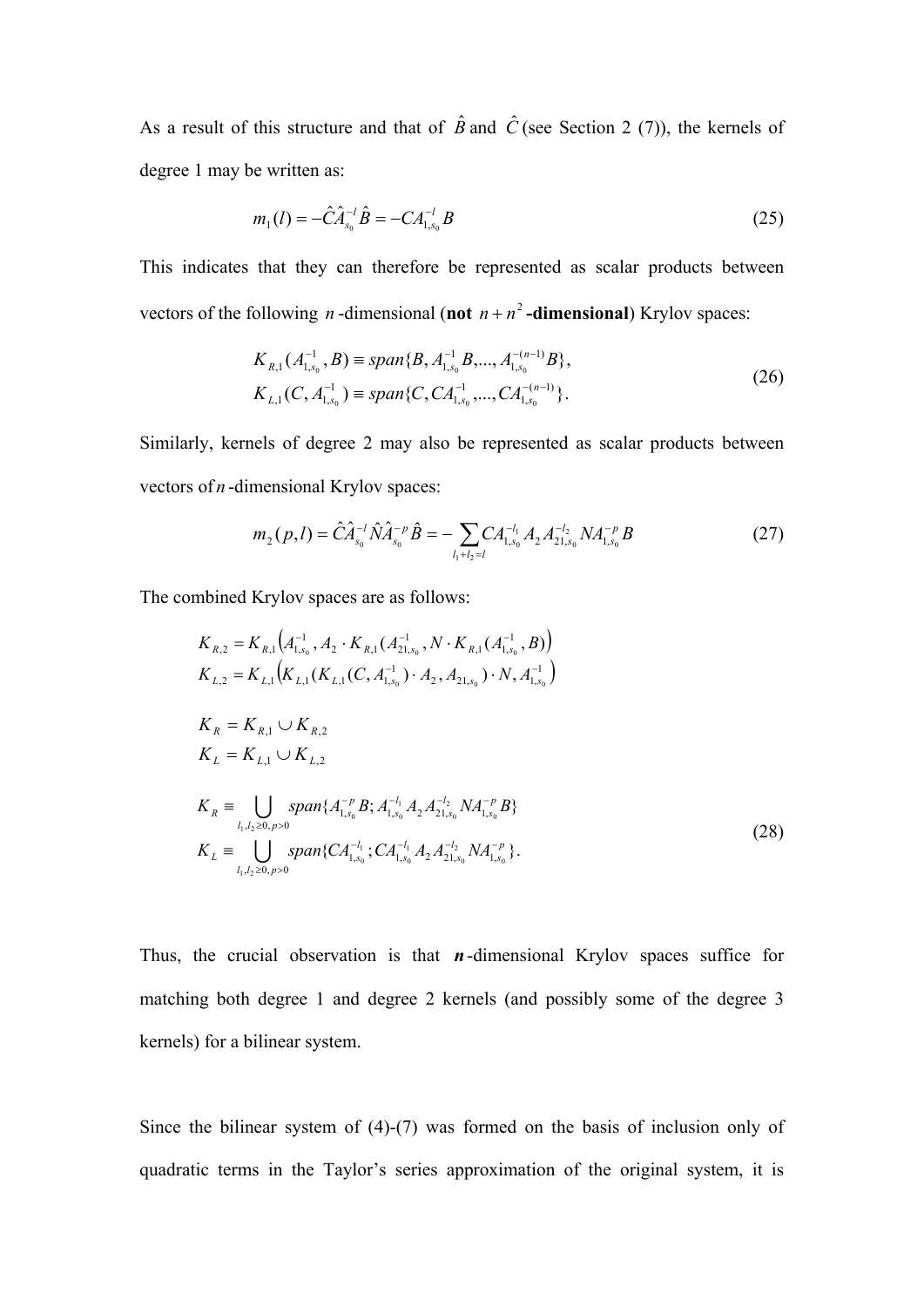proposed that the Krylov spaces in (28) can be used for reduction of the *n* dimensional quadratic system in (19). Taking the relevant *k* -dimensional (where *k* is the order of the reduced system) left and right subspaces, biorthogonal bases and projection matrices *V* and *W* can be constructed as described in Section 2. The reduced quadratic system is then:

$$
\dot{x}_r(t) = A_{1,r} x_r(t) + A_{2,r} x_r \otimes x_r + B_r u(t)
$$
  
\n
$$
y(t) = C_r x_r(t)
$$
\n(29)

where  $x_r$  is  $k$ - dimensional,  $A_{1,r} = WA_1V$  (of dimension  $k \times k$ ),  $A_{2,r} = WA_2(V \otimes V)$  (of dimension  $k \times k^2$ ,  $B_r = WB$  (of dimension *k*),  $C_r = CV$  (of dimension *k*). and  $x(t) \approx Vx_*(t)$ .

#### 4. AN ILLUSTRATIVE EXAMPLE

The circuit employed is the nonlinear *RC* ladder shown in Fig. 1 (frequently employed as a test circuit for model reduction techniques (Bai *et al*., 2002; Chen *et al*., 2000; Dong *et al*., 2003; Phillips, 2000; Phillips, 2003; Rewieński *et al*., 2003)). The nonlinear resistors (a diode in parallel with a unit resistor) have the constitutive relation  $i(v) = (e^{40v} - 1) + v$  and the capacitors have unit capacitance.

The input to the system is a current source  $u(t)$  entering node 1 and the output is the voltage taken at node 1. The number of nodes in the system is *n*=30.

The system is initially approximated by a bilinear system of order  $30+30^2=930$ . The time interval chosen for consideration is  $t \in [0,1]$ , i.e.  $\tau = 1$ , the input is  $u(t) = e^{-t}$  and hence the parameter  $\kappa$  in (11) and (12) is evaluated as  $\kappa = \int e^{-t} dt = 1 - e^{-1} = 0.6321$ 1  $\mathbf 0$  $\kappa = \int e^{-t} dt = 1 - e^{-1} = 0.6321$ .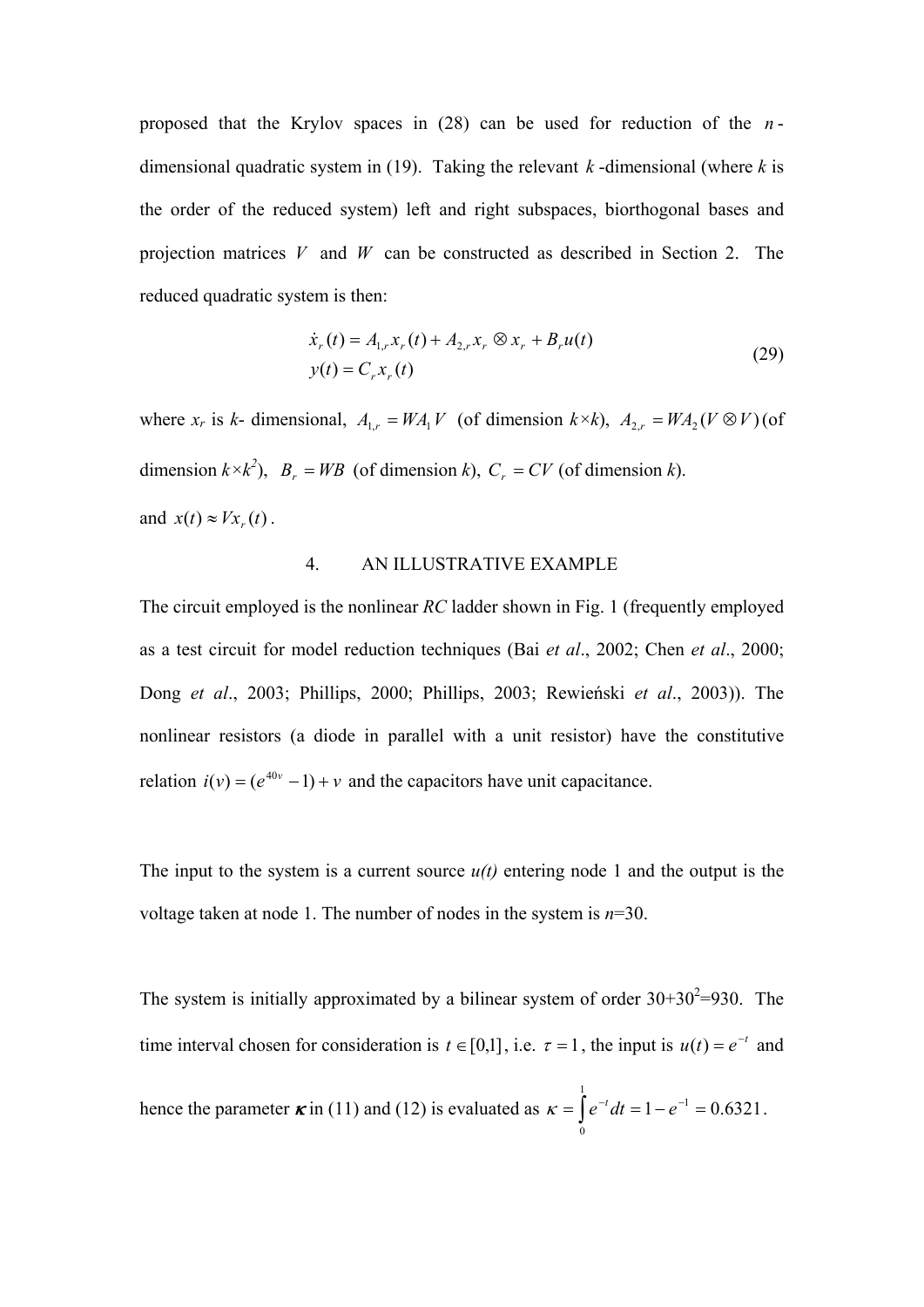The reduction process for the bilinear system of order 930 to a bilinear system of order 3 is implemented utilising the Krylov spaces defined by (17) (Method 1). In order to compare various results, the root-mean squared error is calculated between the outputs of the bilinear model (4) of order 930 and the reduced-order models (18). Table 1 shows the results achieved with  $\kappa = 0.6321$  for a selection of expansion points  $s_0$ . (Obviously, tests were carried out for a much larger range of expansion points and what is given in Table 1 corresponds only to a suitable selection). The variation in the results clearly shows the importance of judicious choice of expansion point. The best result is achieved with an expansion point of  $s_0 = 2.7$  with the corresponding rms error equal to  $1.1 \times 10^{-5}$ . To confirm the validity and superiority of this new approach (Method 1), results are also shown for the case where  $\kappa = 0$ . This corresponds to the standard linear approximation of a bilinear representation. With  $\kappa = 0$  the rms error is ~10<sup>-3</sup> for a large range of values of  $s_0$  around 3.0 (where the rms values are at their lowest). Phillips (2003) also proposes determining a projection basis for bilinear systems based on a Krylov approach. He chooses an initial basis  $V_1$ from  $\hat{K}_{L1} = \hat{K}_{R1} = \hat{K}(\hat{A}^{-1}, \hat{B})$  such that first-order kernels are matched up to terms in  $a^{q1}$  -  $\hat{A}^{-m}\hat{B} \in span(V_1)$  *m* <  $q_1$ . He then proceeds to determine a basis  $V_2$  from  $\hat{K}_{L2} = \hat{K}_{R2} = \hat{K}(\hat{A}^{-1}, \hat{N}\hat{K}_{R1}(\hat{A}^{-1}, \hat{B}))$  and finally constructs  $V \in R^{n \times k}$  (k is the order of the reduced system) from  $\hat{K}_L = \hat{K}_R = \hat{K}_{L1} \cup \hat{K}_{L2}$ .

With this approach the second order regular kernels of the reduced model and the original bilinear system match up to terms in  $s^{q} s^{q}$  $s^{q_1} s^{q_2}$  $\hat{A}^{-l} \hat{N} \hat{A}^{-m} \hat{B} = V \hat{A}_r^{-l} \hat{N}_r \hat{A}_r^{-m} \hat{B}_r \quad m < q_1 \quad l < q_2$ *l* <sup>-*l*</sup>  $\hat{N}\hat{A}^{-m}\hat{B} = V\hat{A}_r^{-1}\hat{N}_r\hat{A}_r^{-m}\hat{B}_r$  *m* < *q*<sub>1</sub> *l* < *q*<sub>2</sub> where the subscript *r* denotes matrices of the reduced-order model. Implementation of this approach in conjunction with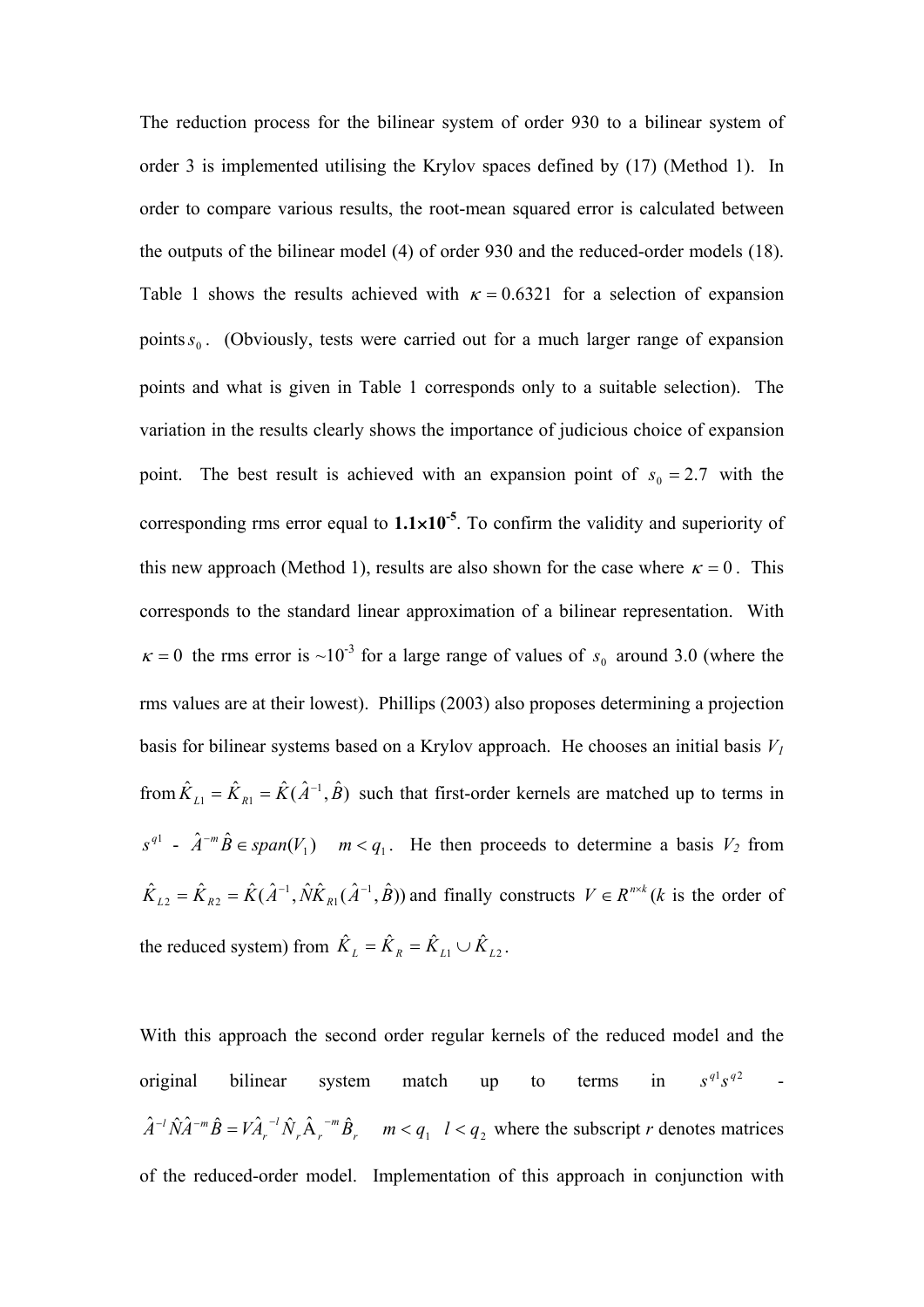biorthogonalisation yields an rms error of  $2.4\times10^{-4}$ . (Since biorthogonalisation was employed with the proposed new methods, it was employed with the approach of Phillips (2003) so as to compare like-with-like). Biorthogonalisation is known to be more efficient in multimoment matching than the use of one-sided Krylov subspaces (Bai *et al*., 2002). As evidenced by these results, the new method proposed leads to equally precise results. Fig. 2 shows that the reduced-order model is effective for a variety of inputs although  $\kappa$  and  $s_0$  were determined with an exponential input as the 'test' input.

The second approach is that suggested in Section 3 whereby the system is approximated by a quadratic system (19) of order 30. The reduction to a  $k = 3$ dimensional quadratic system is implemented by utilising the following Krylov subspaces (based on (28)):

$$
span{V} = {B, A_{1,s_0}^{-1}B, A_{1,s_0}^{-2}B},
$$
  
\n
$$
span{W^T} = {C, CA_{1,s_0}^{-1}, CA_{1,s_0}^{-1}A_2A_{21,s_0}^{-1}NA_{1,s_0}^{-1}}^T.
$$
\n(30)

and the chosen expansion point is  $s_0 = 2.3$ . This particular choice of subspaces and expansion point is found to yield the best results. The subspace selection is based on matching the first four of the first-order kernels as the first-order kernels contribute most to the response of the system. The elements of *span*{*V*} are from  $K_{R,1}(A_{1,s_0}^{-1},B)$ in (28). The first two elements of *span*{ $W<sup>T</sup>$ } are selected from  $K_{L,1}(C, A_{1,s_0}^{-1})$  and the third element is selected from  $K_{L2}$ . The root-mean squared error is calculated between the outputs of the quadratic model (19) and the reduced-order model (29). The rms error achieved is  $1.0\times10^{-4}$  highlighting the efficacy of this second novel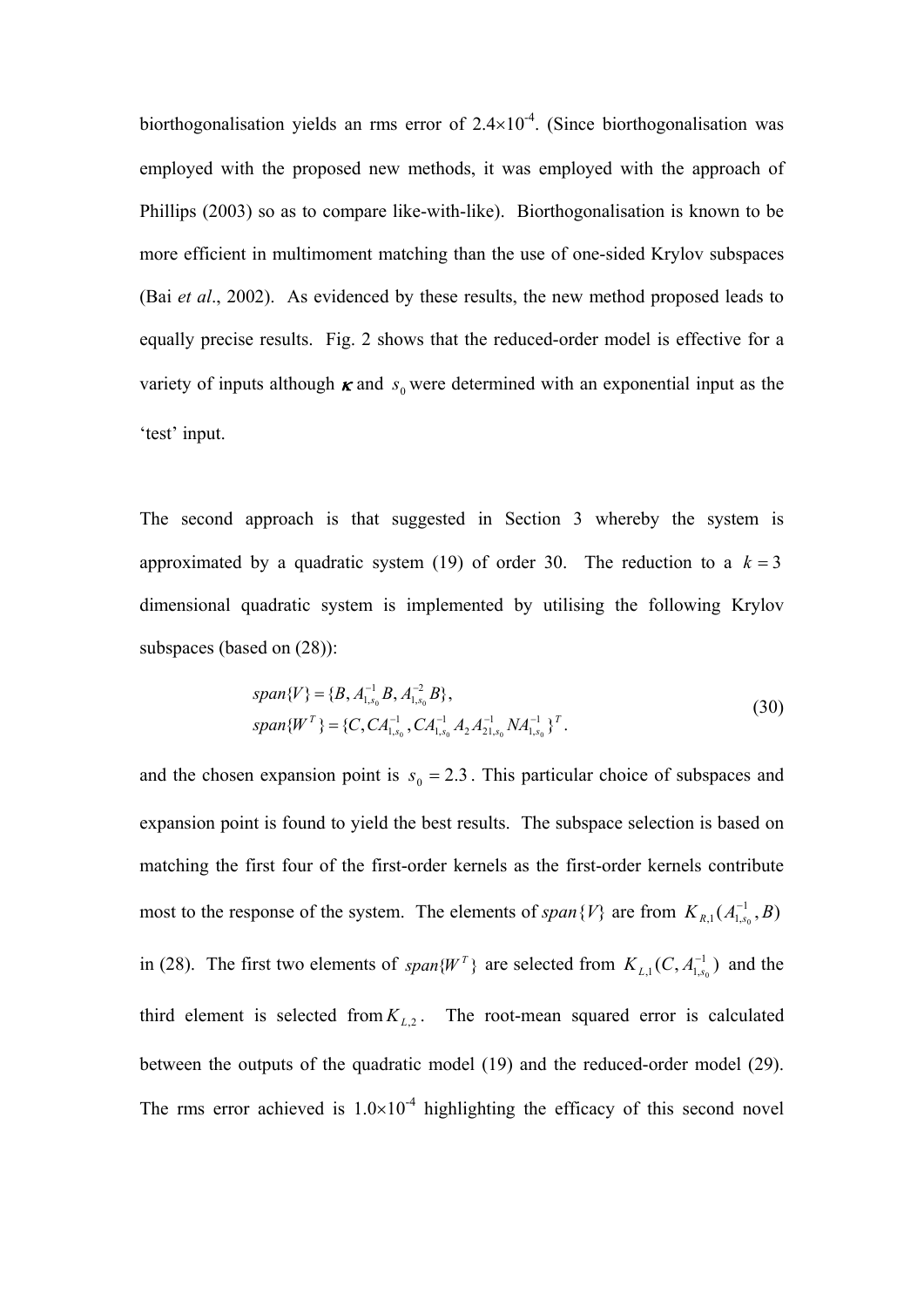approach. The rms values are for the case of an exponential input to the system (Fig 3A), but the reduced model gives excellent results for other inputs-Fig 3B-D.

If a projection basis is chosen based solely on a linear approximation of the system, the rms error is  $7.6\times10^{-4}$ . It should be noted that choosing a basis based on a linear approximation of the system is the standard approach for reducing a quadratic model (Chen *et al.*, 2000) (and also indicated in (Phillips,2003)). These results clearly indicate that the proposed approach results in high precision reduced-order models.

# 5. CONCLUSIONS

Two novel methods involving Krylov subspaces for model reduction of weakly nonlinear systems have been proposed. The first method is based on bilinearisation of the system and utilizing the Krylov basis for a related linear system (12). The second approach involves using Krylov bases identified for a bilinear representation of the system for subsequent reduction of a polynomial approximation of the system.

The first method (that proposed in Section 2) has the advantage that the choice of Krylov bases is straightforward as is the case for all linear systems. It consists of the selecting the first  $k$  vectors of the set given in (17). The drawback with the approach is that which is common to all techniques that involve working directly with bilinear systems and is that the size of bilinear system is large i.e.  $n^2 + n$  if only quadratic terms are taken into account. Another point to note is that an extra parameter is introduced into the system,  $\kappa$  (11). Taking the average value of a test input over the interval of interest for the determination of this parameter is a fairly standard practice for a large class of systems. Obviously, for an input such as  $u(t) = \sin \omega t$  over a large time interval,  $\tau \rightarrow \infty$ , clearly the average value will be zero and the system is approximated with a linear approximation of the bilinear representation. However,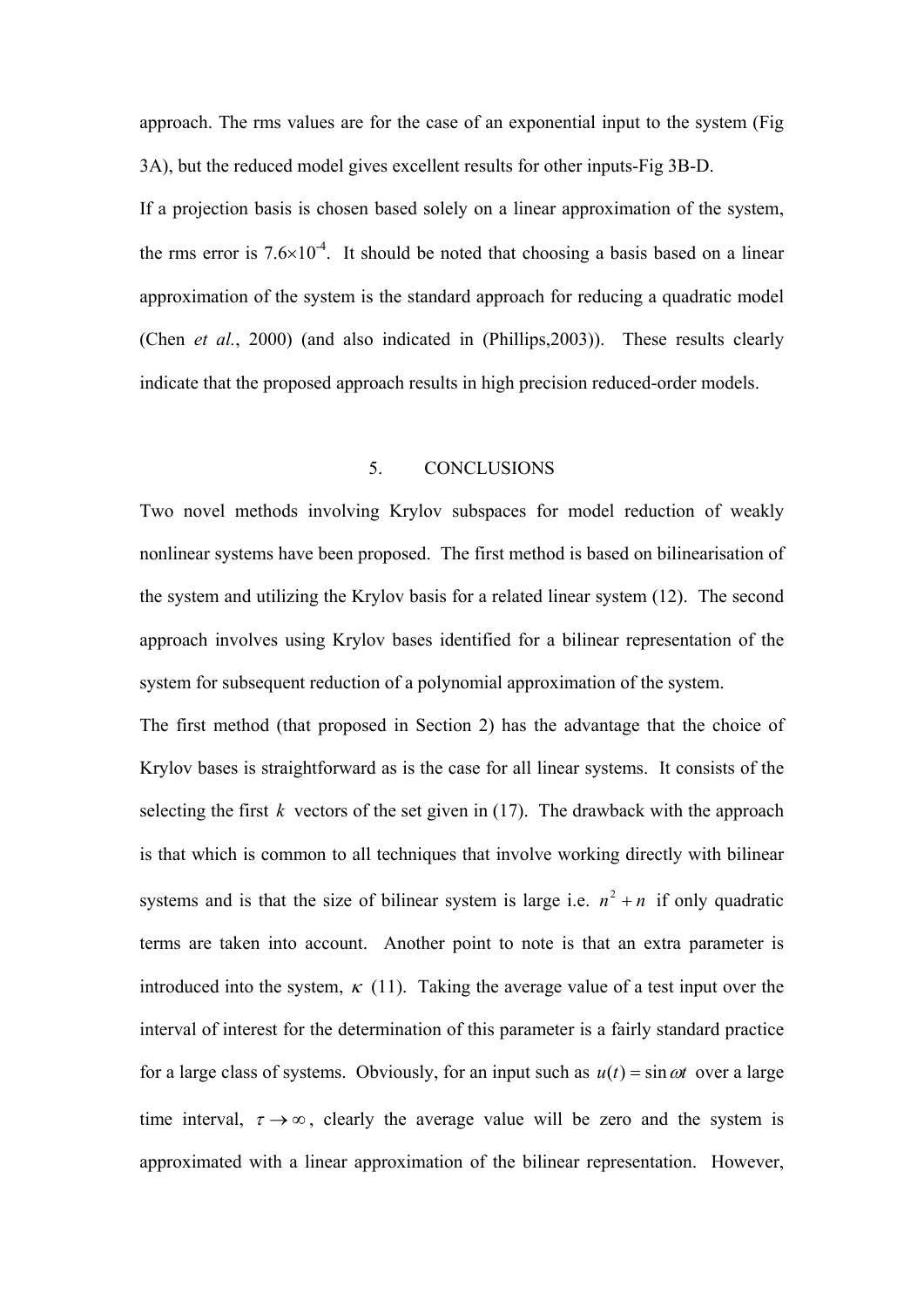for the cases of inputs with a non-zero average over a finite interval such as constant (step) inputs; decaying exponential, then utilising (12) is advantageous. The paper also indicates the necessity of the judicious choice of expansion point,  $s_0$ , in model reduction methods involving series expansions for both linear and nonlinear systems.

The advantage of the method proposed in Section 3 is that there is no need to work directly with the large bilinear system. All that is required is to employ the Krylov spaces resulting from a bilinear representation of the system. Furthermore, there is no new parameter introduced into the modelling process. However, once again the choice of expansion point is a factor that must be taken into account in the application of reduction technique. Also, the selection of the vectors from the general Krylov spaces (28) needs to be made judiciously.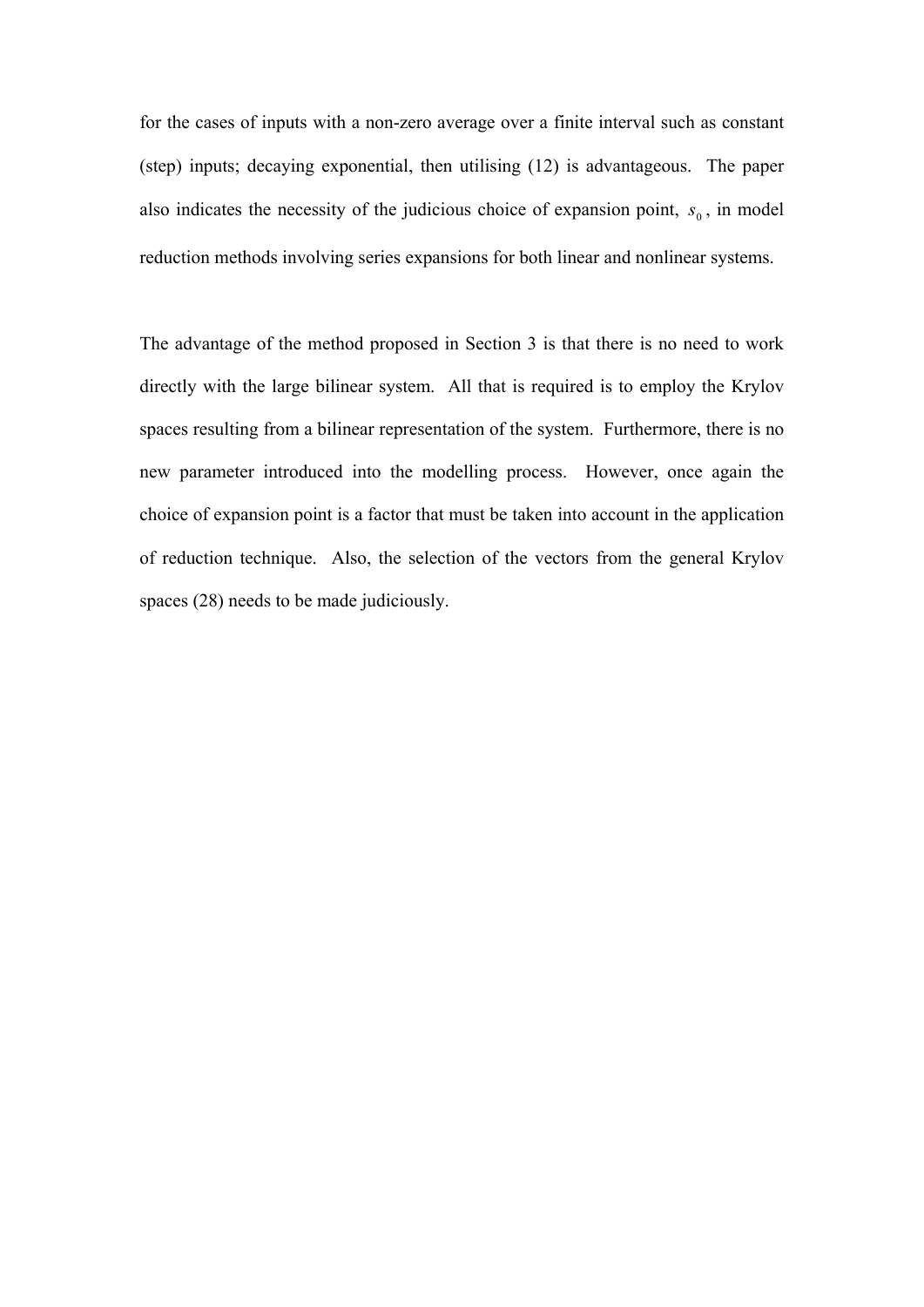#### **References**

Antoulas, A.C. (2003), Approximation of large-scale dynamical systems, SIAM Press – Philadelphia.

Antoulas, A.C., Sorensen, D.C. and Gugercin, S. (2001), "A survey of model reduction methods for large-scale systems", *Contemporary Mathematics*, AMS Publications, Vol. 280, pp.193-219.

Bai, Z. (2002), "Krylov subspace techniques for reduced-order modeling of large scale dynamical systems", *Applied Numerical Mathematics* **43**, pp. 9-44.

Bai, Z. and Skoogh, D. (2002), "Krylov subspace techniques for reduced-order modeling of nonlinear dynamical systems", *Electronic Proceedings of the 15th International Symposium on the Mathematical Theory of Networks and Systems,*  University of Notre Dame, South Bend, Indiana, USA.

Baillieul, J. (1995), "Energy methods for stability of bilinear systems with oscillatory inputs", *International Journal of Robust and Nonlinear Control*, Vol. 5, pp. 285-301.

Balakrishnan, V., Su, Q. and Koh, C.-K. (2001), "Efficient balance and truncate model reduction for large scale systems", *Proc. American Control Conf*., June 2001, pp. 4746-51.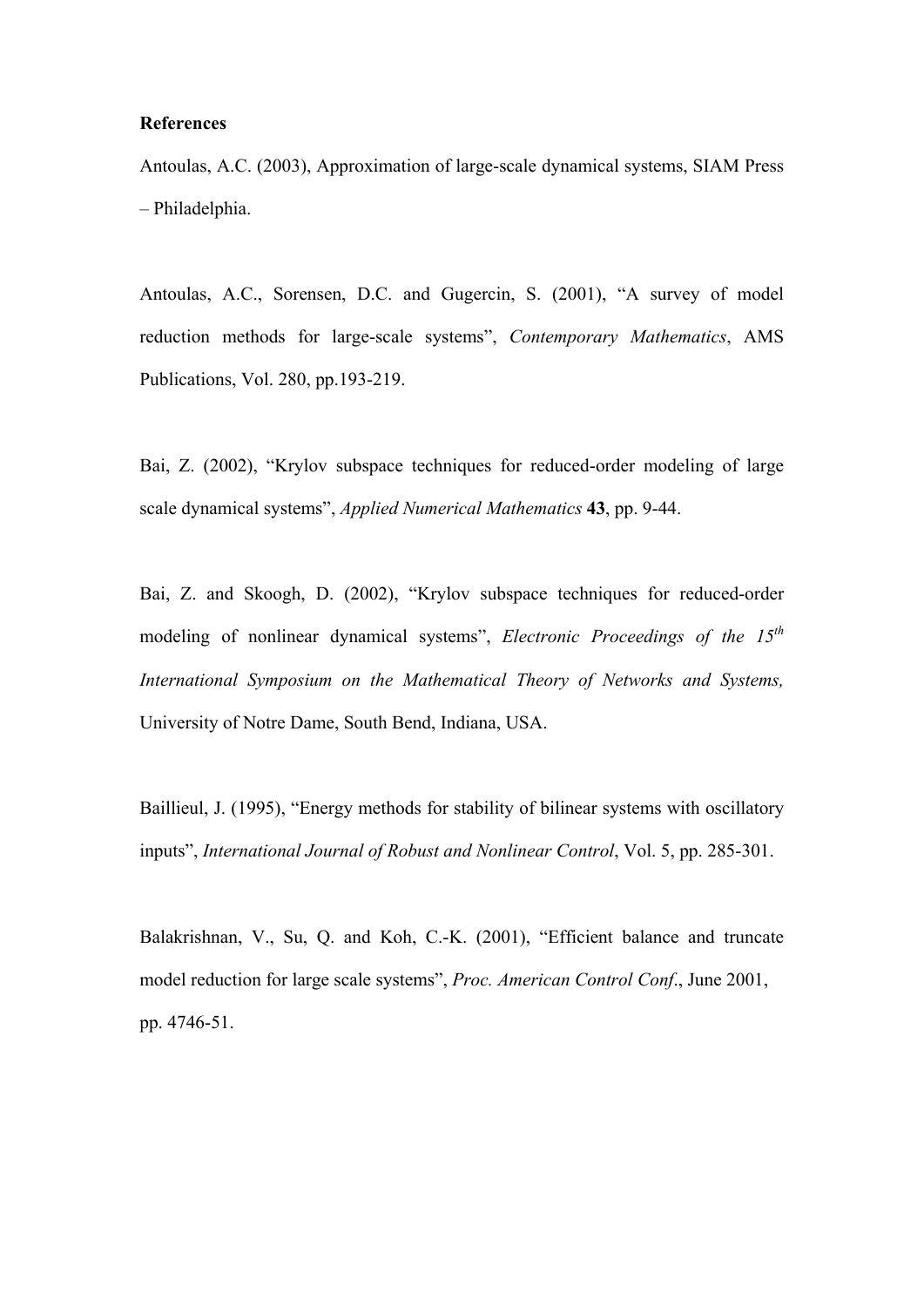Chen, Y. and White, J. (2000), "A quadratic method for nonlinear model order reduction"*, Inter. conf. on modelling and simulation of Microsystems semiconductors, sensors and actuators*, San Diego.

Chiprout, E. and Nakhla, M.S. (1995), " Analysis of interconnect networks using complex frequency hopping (CFH)", *IEEE Transactions on computer-aided design of integrated circuits and systems*, Vol. 14, pp. 186-200.

Condon, M. and Ivanov, R. (2004), "Model reduction of nonlinear systems", *COMPEL*, Vol. 23, no.2, pp. 547-557.

Condon, M. and Ivanov, R. (2005), "Nonlinear systems-algebraic gramians and model reduction", *COMPEL*, Vol. 24, no.1, (to appear).

D'Alessandro, P., Isidori, A. and Ruberti, A. (1974), "Realization and structure theory of bilinear dynamical systems"*, SIAM J. Control*, Vol. 12, pp. 517-535.

Dong, N. and Roychowdhury, J. (2003), "Piecewise polynomial nonlinear model reduction", *DAC 2003*, June 2-6, 2003, Anaheim, California, USA.

Feldmann, P. and Freund R.W., (1995), "Efficient linear circuit analysis by Padé approximation via the Lanczos process', *IEEE Trans. CAD*, Vol. 14, pp. 639-649.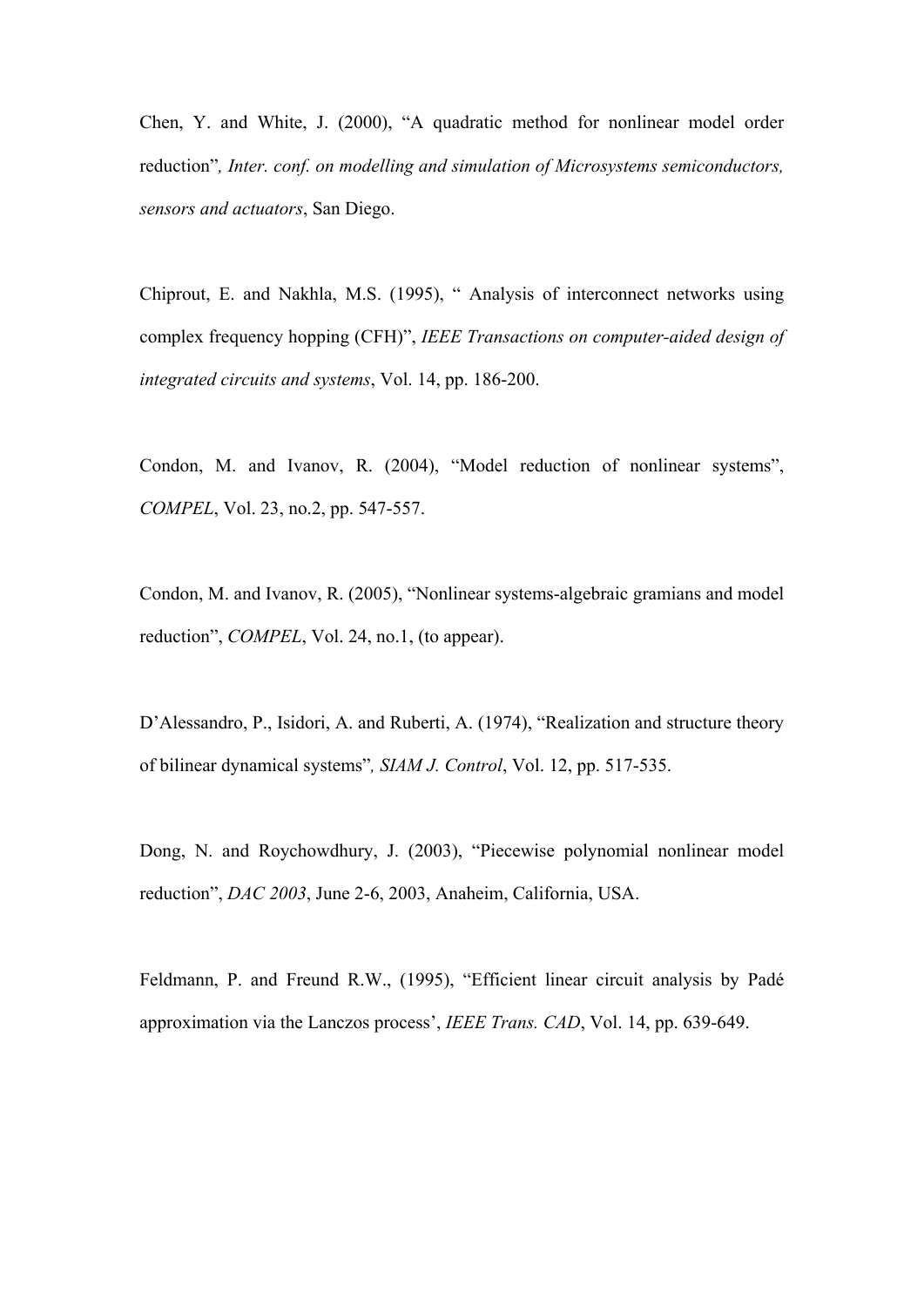Gallivan, K., Grimme, E. and van Dooren, P. (1999), "Model reduction of large-scale systems: rational Krylov versus balancing techniques", in Bulgak and Zenger (Eds) *Error Control and Adaptivity in Scientific Computing*, Vol. C-536, pp. 177-190.

Gallivan, K., Grimme, E. and van Dooren, P. (1994), "Padé approximation of largescale dynamic systems with Lanczos methods", *Proceedings of the 33rd Conference on Decision and Control*, Lake Buena Vista, FL, pp. 443-448.

Gunupudi, P.K. and Nakhla, M.S. (1999), "Model reduction of nonlinear circuits using Krylov-space techniques", *Proc. DAC99*, pp. 13-16.

Hahn, J. and Edgar, T.F. (2002), "An improved method for nonlinear model reduction using balancing of empirical gramians", *Computers and Chemical Engineering,* Vol. 26, no.10, pp.1379-1397.

Lall, S., Marsden, J.E., and Glavaški, S. (2002), "A subspace approach to balanced truncation for model reduction of nonlinear control systems", *International Journal of Robust and Nonlinear Control*, Vol. 12, pp. 519-535.

Mohler, R.R. (1973), Bilinear Control Processes, New York: Academic Press.

Odabasooglu, A., Celik, M. and Pileggi, L.T. (1998), "PRIMA: Passive reduced order interconnect macromodelling algorithm", *IEEE Trans. Computer-Aided Design of Integrated Circuits and Systems*, Vol.17, no.8, pp. 645-654.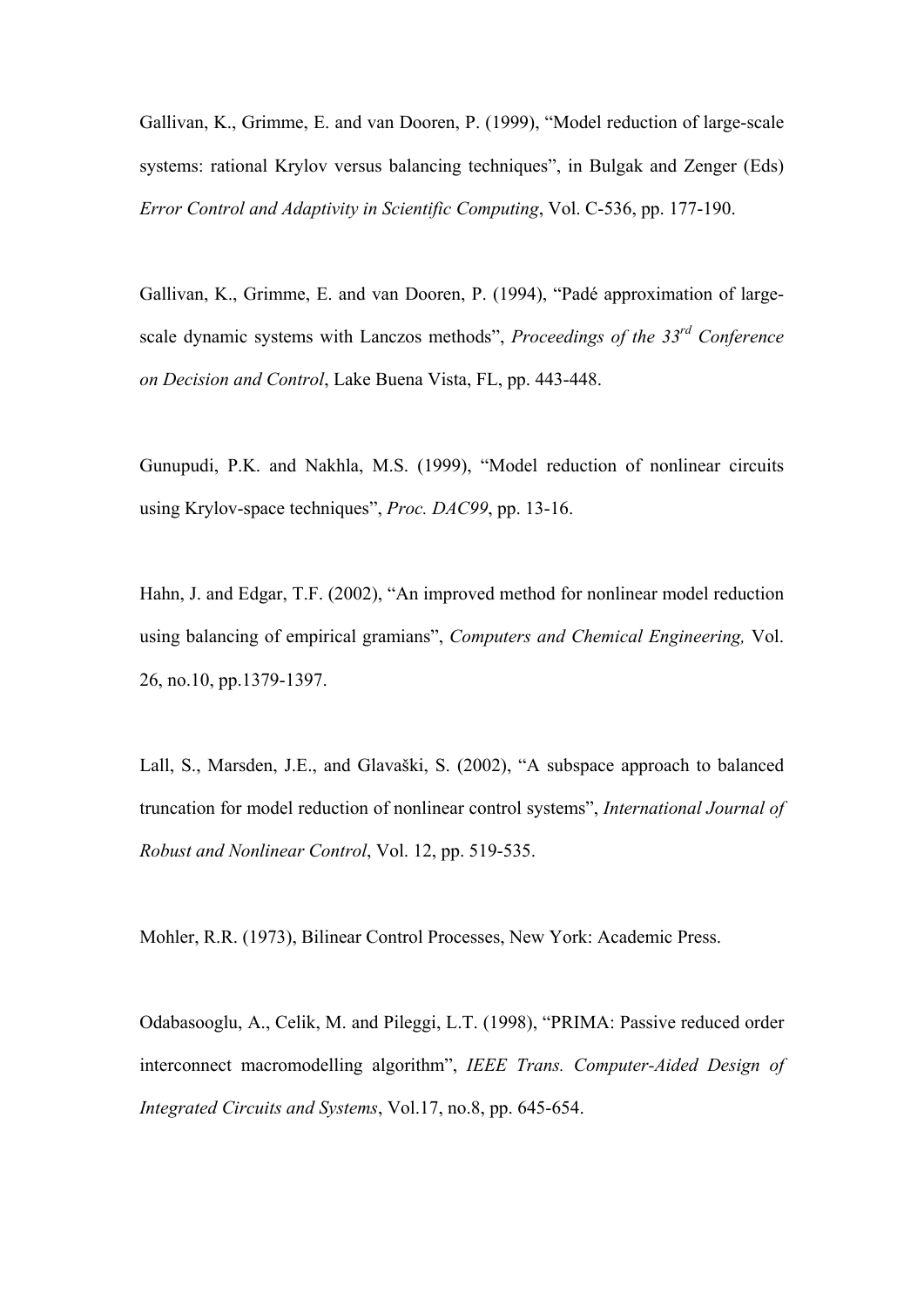Phillips, J.R. (2000), "Projection frameworks for model reduction of weakly nonlinear systems", *Proc. DAC2000*, LA California.

Phillips, J.R. (2003), "Projection-based approaches for model reduction of weakly nonlinear, time-varying systems", *IEEE Trans. CAD,* Vol. 22, No. 2, pp171-187.

Phillips, J.R., Daniel, L. and Silveira, L.M. (2003), "Guaranteed passive balancing transformations for model order reduction", *IEEE Trans. CAD*, Vol. 22, no. 8, pp. 1- 15.

Rewieński, M. and White, J.K. (2003), "A trajectory piecewise-linear approach to model order reduction and fast simulation of nonlinear circuits and micromachined devices", *IEEE Trans. CAD*, Vol. 22, No. 2, pp. 155-170.

Rowley, C.W. (2004), "Model reduction for fluids, using balanced proper orthogonal decomposition." (To appear in *Int. J. on Bifurcation and Chaos*, Mar. 2005).

Silveira, L.M., Kamon, M. and White, J.K. (1995), "Efficient reduced-order modelling of frequency dependent coupling inductances associated with 3-d interconnect structures", *Proc. DAC'95*, San Francisco, CA, pp. 376-380,

Shi, G. and Shi, C.-J.R. (2003), "Model order reduction by dominant subspace projection: Error bound, subspace computation and circuit application", UWEE Technical Report UWEETR-2003-0021, Department of Electrical Engineering, University of Washington.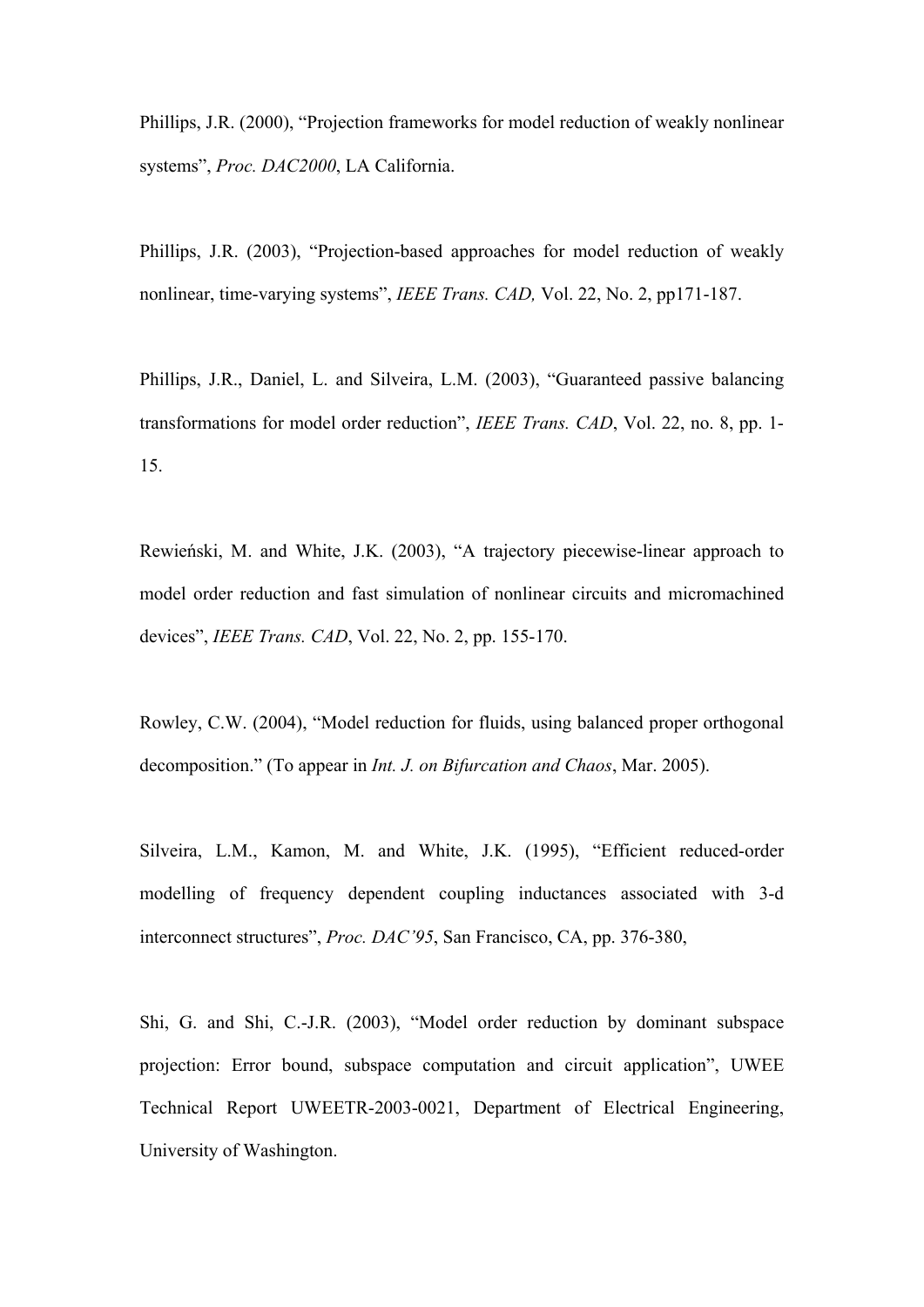# **Captions**

Table 1: Results for nonlinear ladder

Fig. 1. Nonlinear circuit (exponential nonlinearity)

Fig. 2. Reduction with method 1 (dash-dotted line) of the original model (solid line). The full order bilinear model is presented with dotted line.

A: exponential input  $u(t) = exp(-t)$ ;

B: unit step input;

C: sinusoidal input, 
$$
u(t) = \frac{1}{2}\sin(4\pi t)
$$
;  
D:  $u(t) = \frac{1}{2}\cos(2\pi t)$ .

Fig. 3. Reduction with Krylov space (30) (dash-dotted line) of the original model (solid line). The full order quadratic approximation of the model (i.e. the nonlinear function (3) with the first two terms in the expansion) is presented with dotted line.

A: exponential input  $u(t) = exp(-t)$ ;

B: unit step input;

C: sinusoidal input,  $u(t) = \frac{1}{2} \sin(4\pi t)$ ; D:  $u(t) = \frac{1}{2} \cos(2\pi t)$ .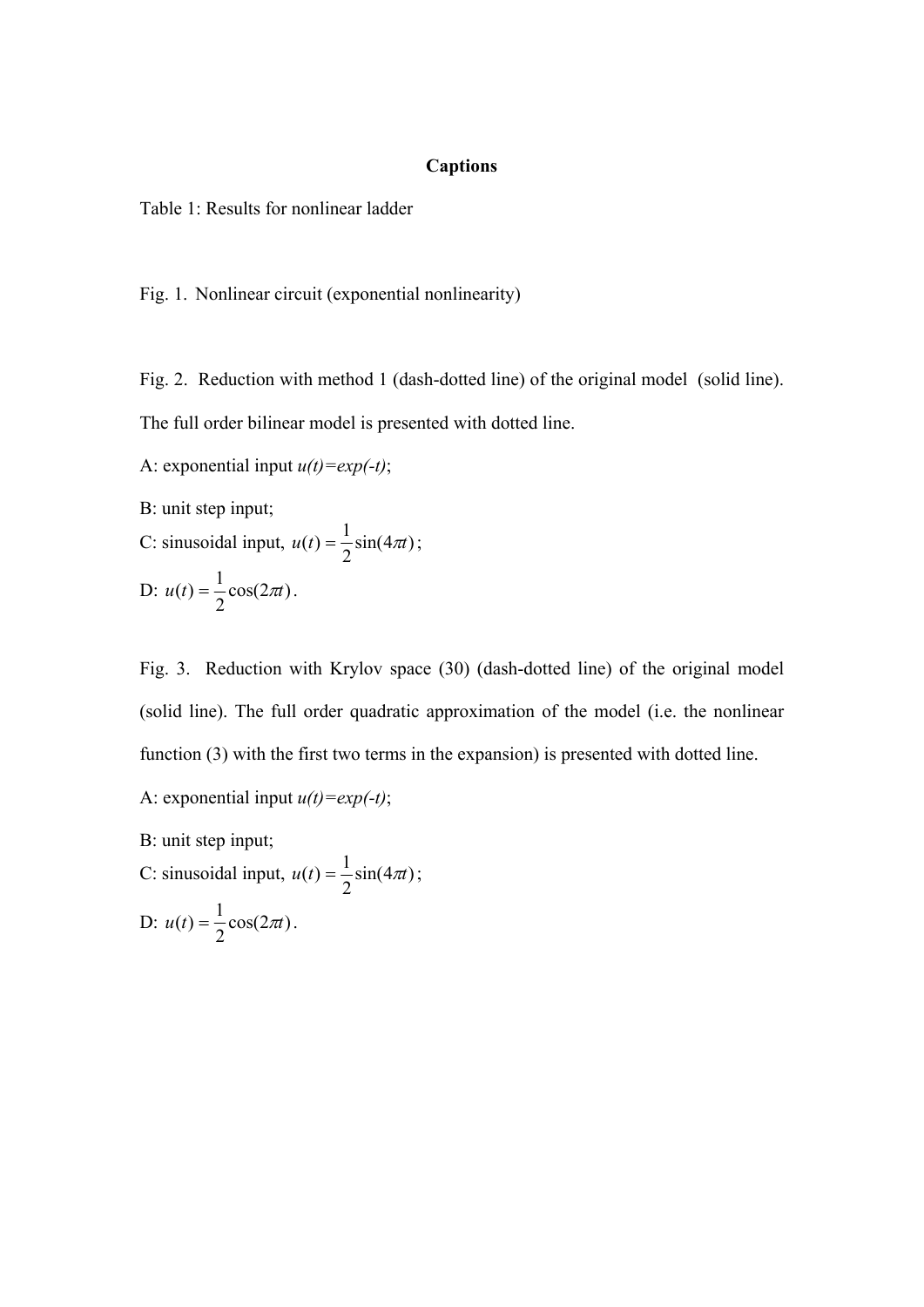# **Table 1**

| ĸ      | $S_{\alpha}$  | <b>Rms</b> error                     |
|--------|---------------|--------------------------------------|
|        |               | $1.3 \times 10^{-2}$                 |
|        | $3.0 \pm 1.0$ | $\frac{(6.5\pm0.2)\times10^{-3}}{2}$ |
| 0.6321 |               | $1.7\times10^{-2}$                   |
| 0.6321 | 2.4           | $2.9\times10^{-4}$                   |
| 0.6321 | 2.5           | $1.9\times10^{-4}$                   |
| 0.6321 | 2.6           | $1.0\times10^{-4}$                   |
| 0.6321 | 2.7           | $1.1 \times 10^{-5}$                 |
| 0.6321 | 2.8           | $6.4 \times 10^{-5}$                 |
| 0.6321 | 2.9           | $1.3 \times 10^{-4}$                 |
| 0.6321 | 3.0           | $2.0\times10^{-4}$                   |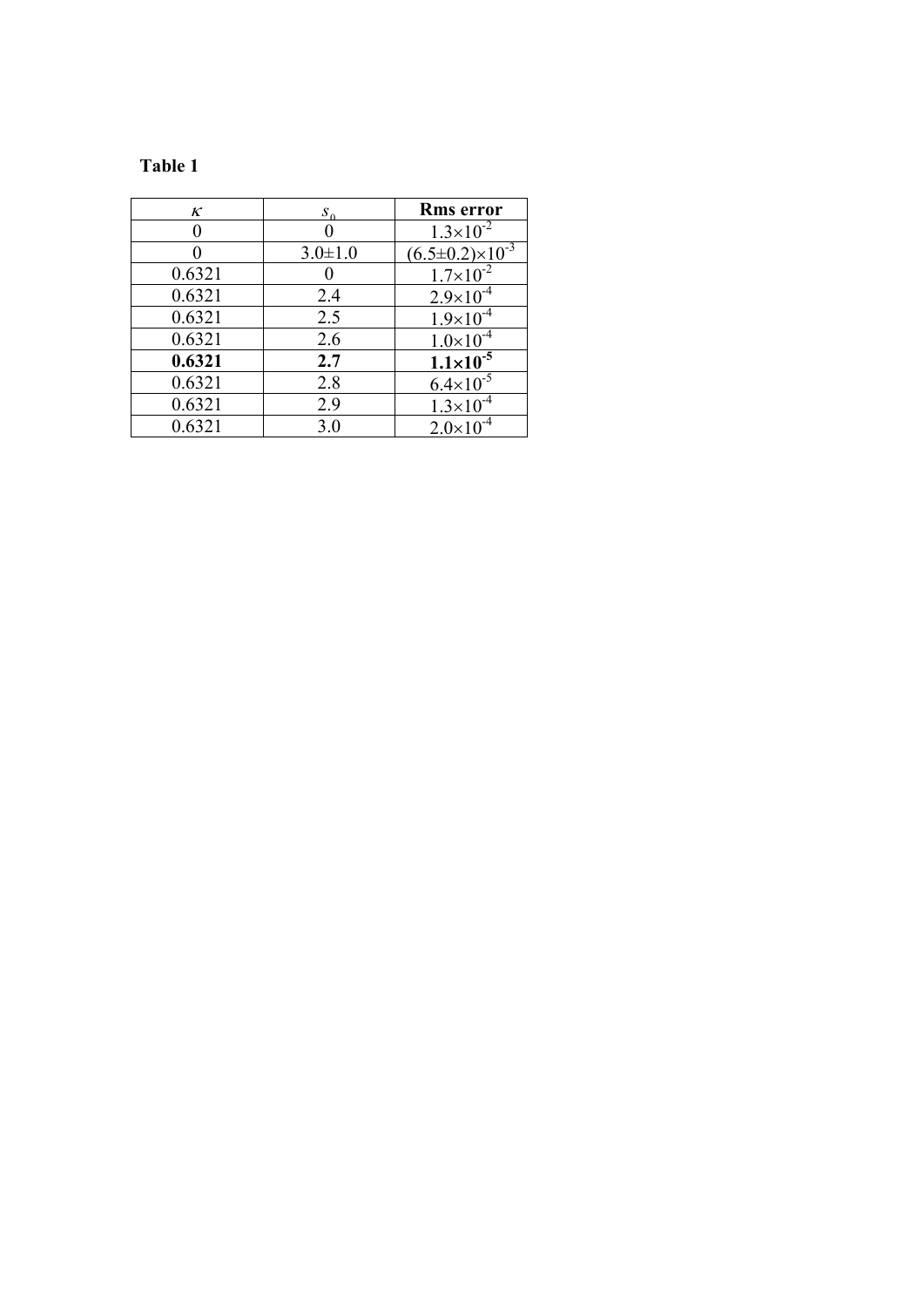

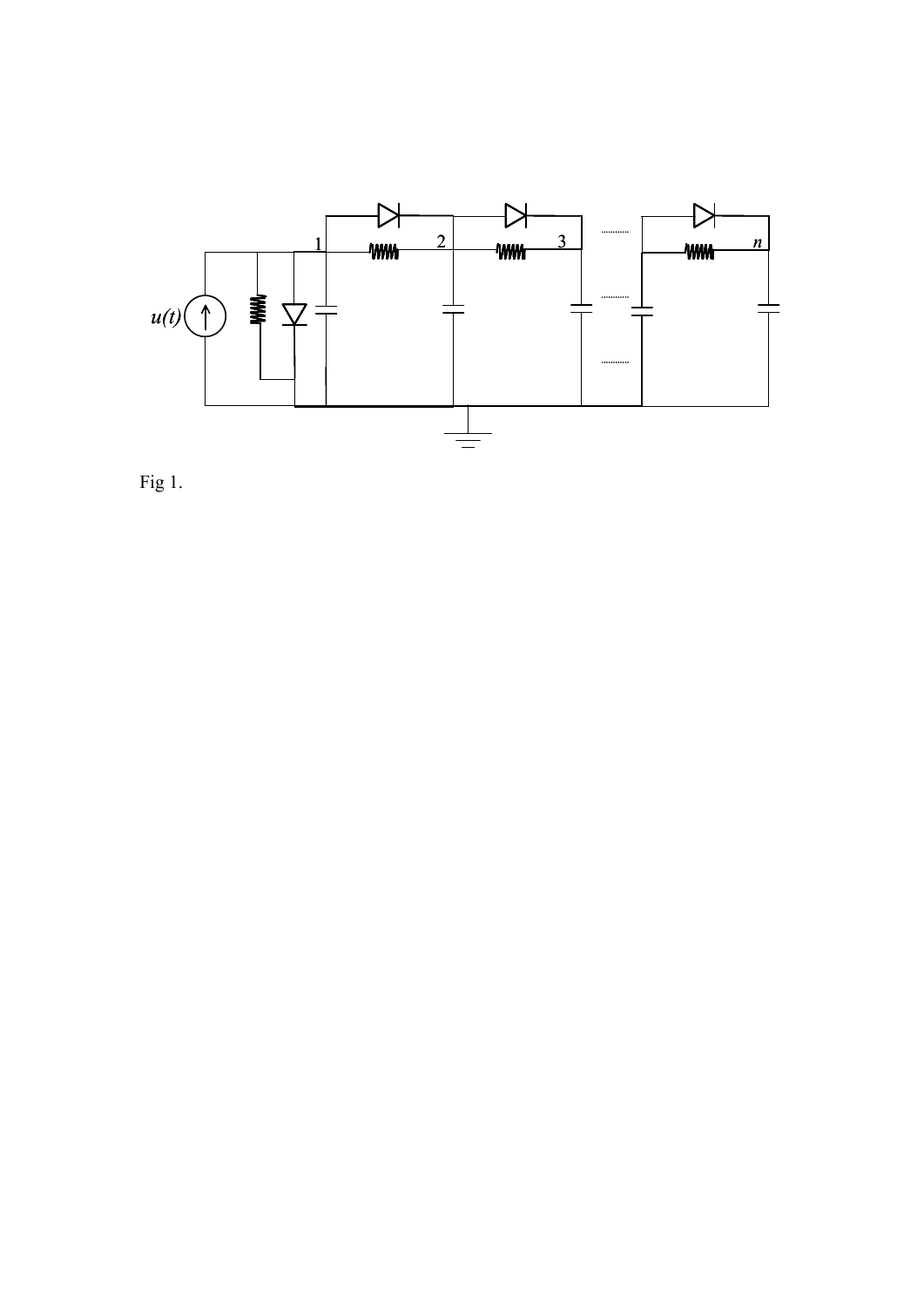

Fig. 2A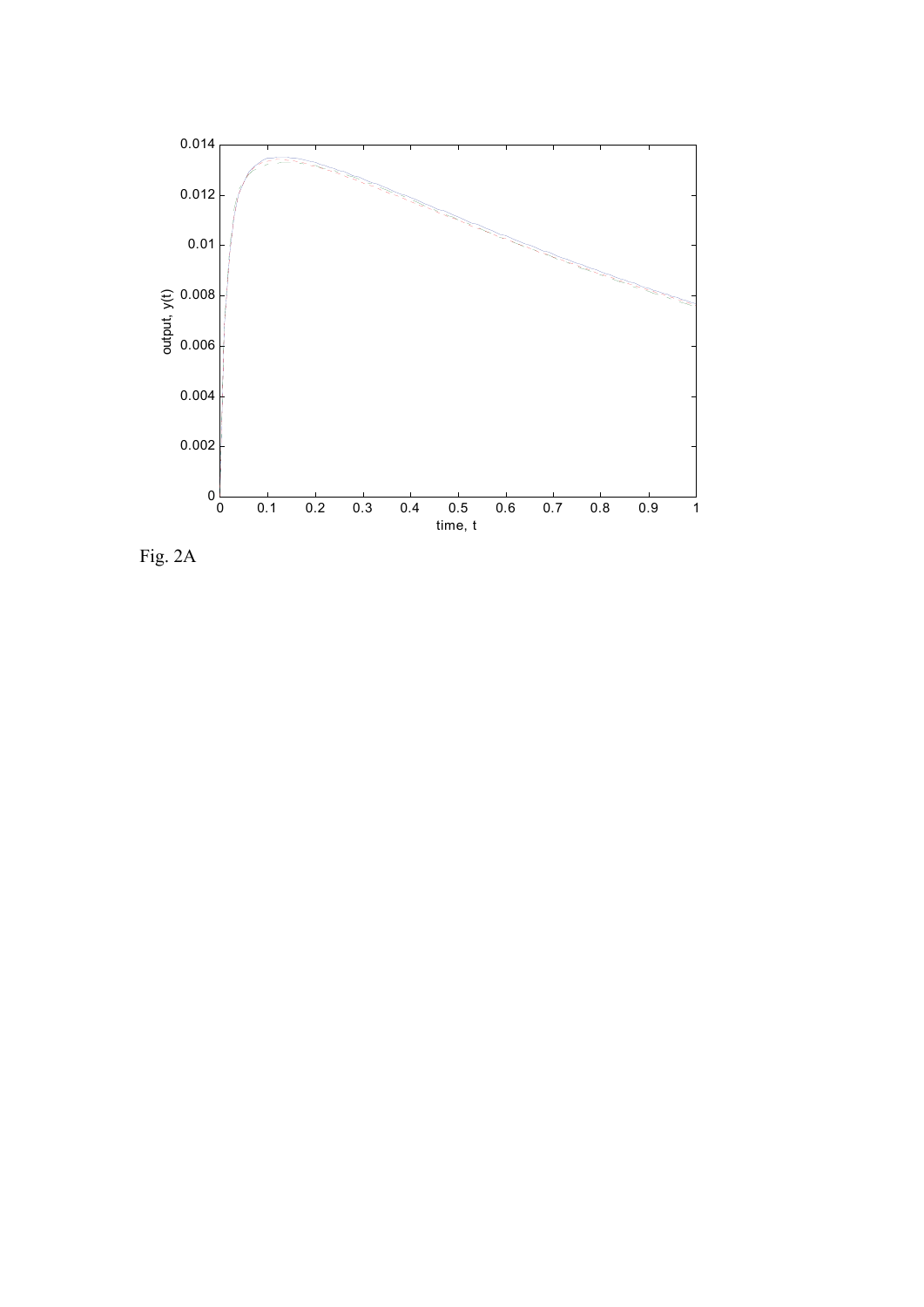

Fig 3A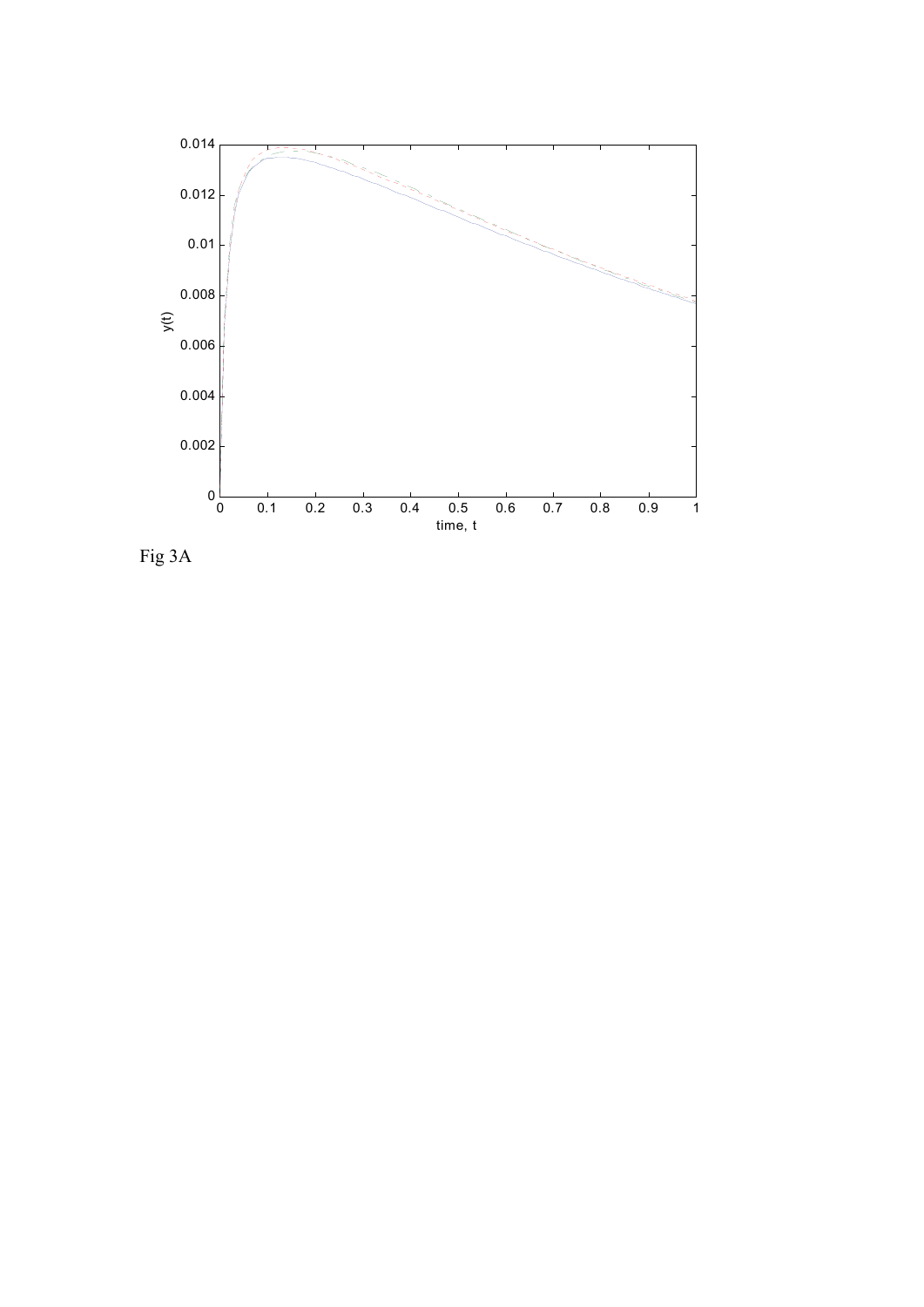

Fig 3B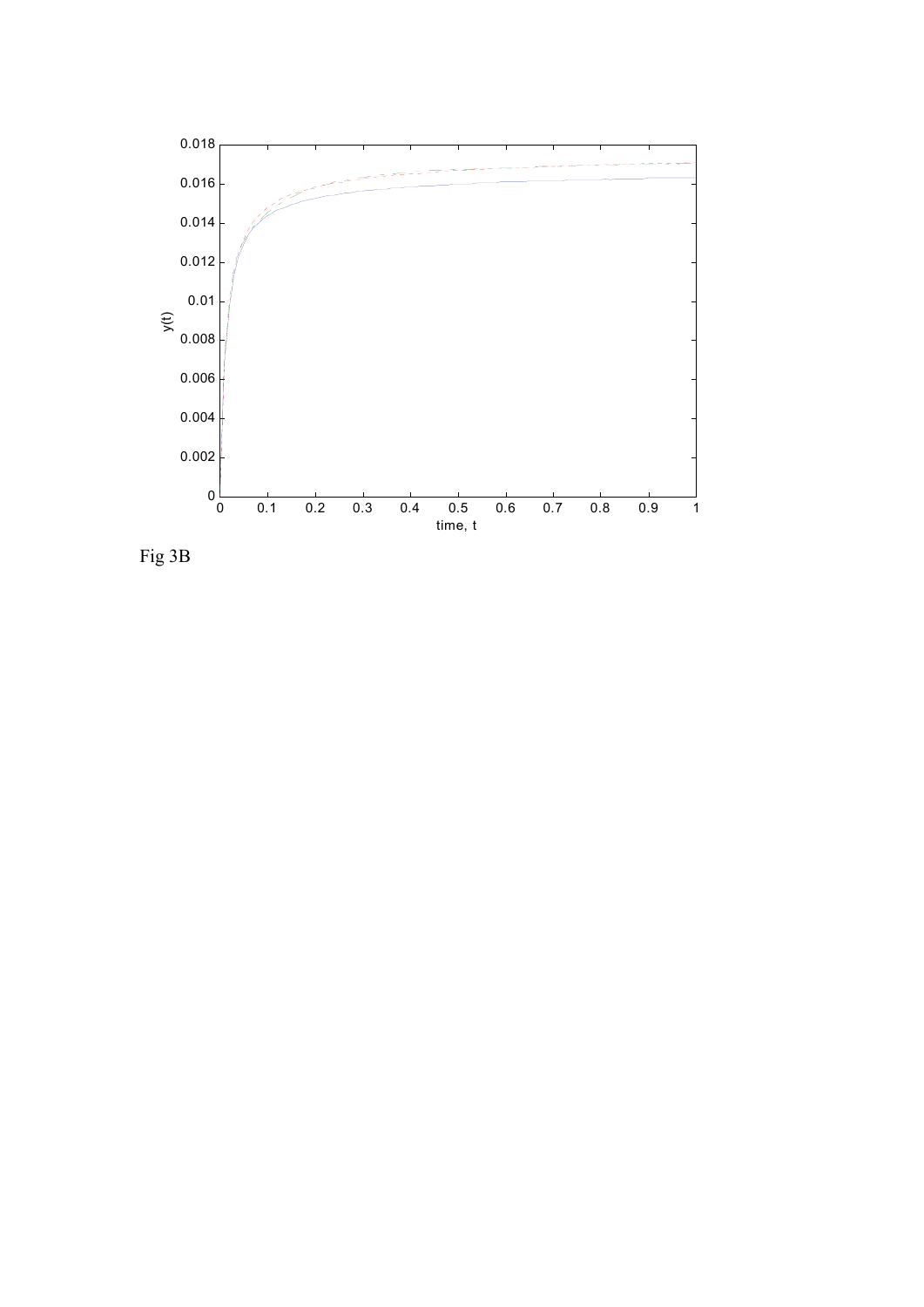

Fig 3C